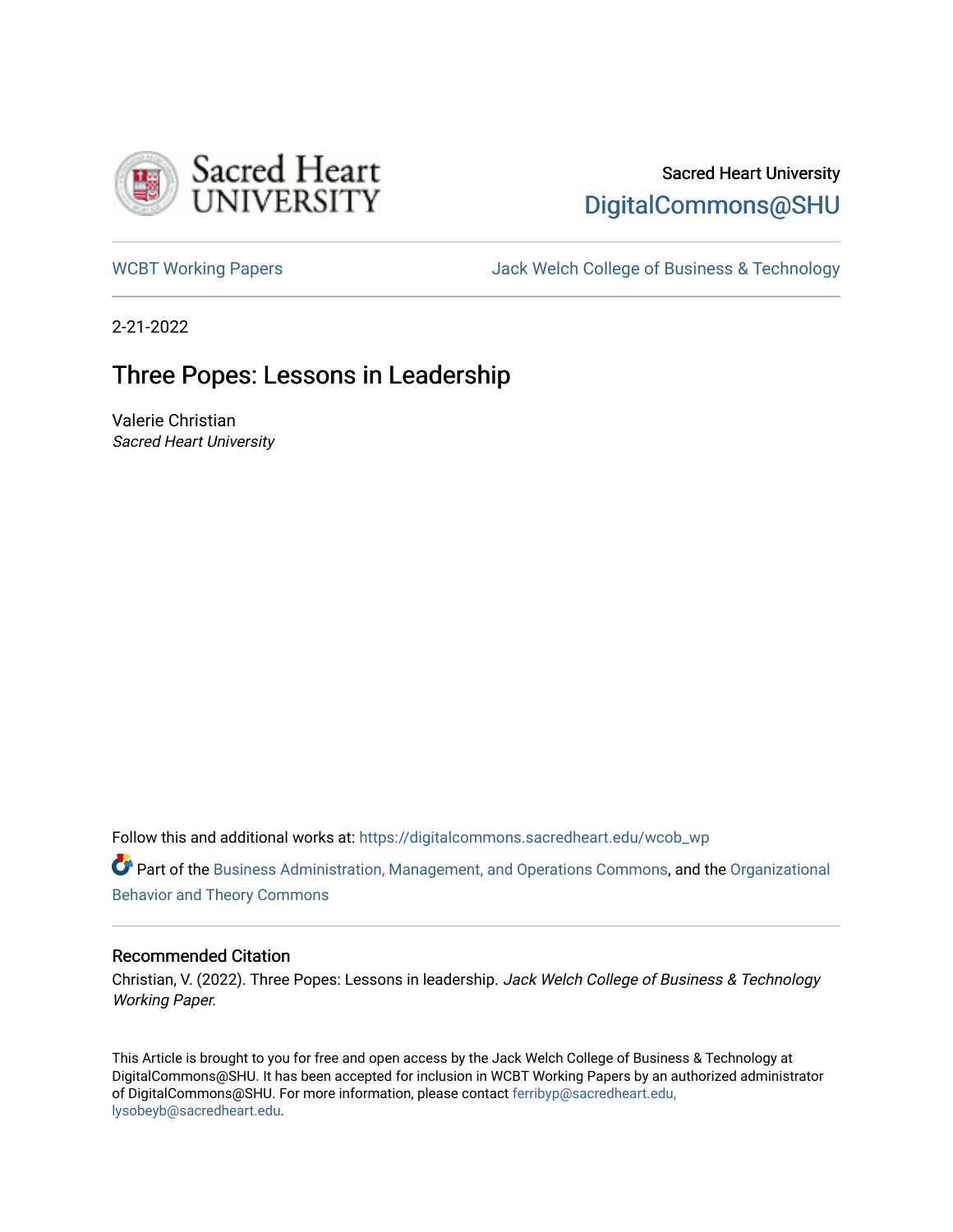# Three Popes: Lessons in Leadership

*The Powerful Learnings of Predecessors in Developing One's Own Leadership Style and Approach*

## **An Experiential Exercise**

February 21, 2022

## **Abstract**

As educators, we seek engaging ways to demonstrate how crucial leadership is to advancing organizational success. This exercise uniquely emphasizes how much leaders can learn from their predecessors in the same role. Participants explore leadership by researching two former Bishops of Rome—John Paul II and Benedict XVI—and the incumbent pontiff, Francis. They investigate personal traits, biographies, and accomplishments of each pope in order to understand each leader's style and effectiveness. The exercise can be adapted to other contexts where executive leadership is essential. The aim of this exercise is for participants to make recommendations to Pope Francis—using situational data of his predecessors. In doing so, the exercise creates perspective for how participants might enhance their own leadership skills within their own professional organizations.

**Keywords:** *leadership, popes, leadership effectiveness, executive leadership, leadership behavior, leadership communication, class exercise*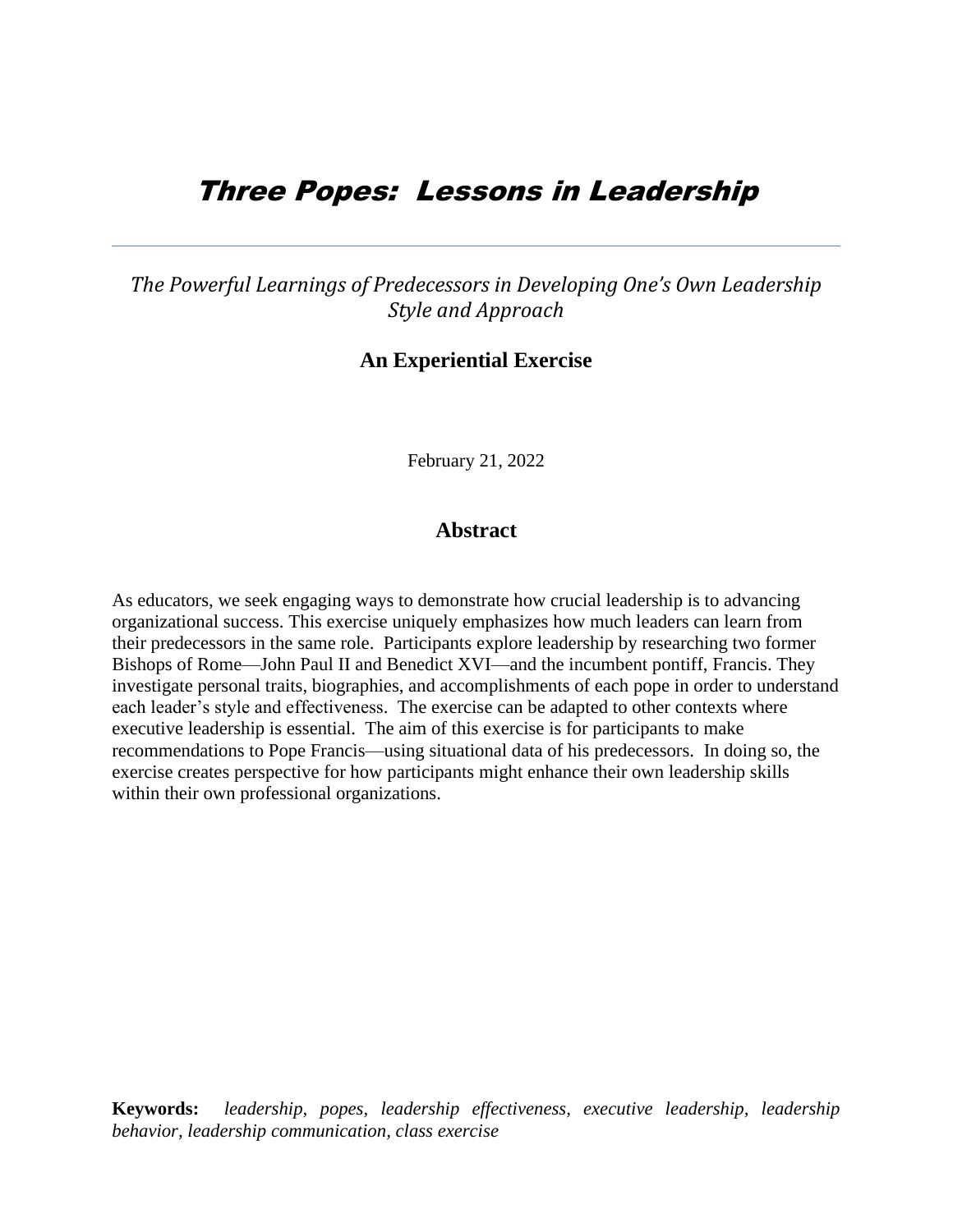Educators continually seek to present leadership concepts that resonate with students and contribute to their development as future leaders. We offer here an exercise where students' reflections about leadership are paramount. The activity's uniqueness is its focus on leader sets in the same organization, and how the study/reflection of predecessors may be valuable to a new leader. The leader sets are in some ways incidental, yet provide interesting storylines. Leaders, of course, should never be captive to their predecessors' agendas or approaches. On the other hand, new leaders may arrogantly reject leadership lessons of their predecessor(s) to their own peril. A leader desiring to enhance their organization's success ideally would take counsel from various sources, including the lessons she/he can learn from their predecessors. We feature in this exercise Pope Francis as a current leader who might gain valuable leadership advice by reflecting upon his predecessors' legacies.

Exploring the leadership styles, accomplishments, disappointments of John Paul II (Karol Wojtyla), Benedict XVI (Joseph Ratzinger), and Francis (Jorge Bergoglio)] illustrate many leadership themes. Yet *popes* are not representative of all leaders, being all men, belonging to the same religious faith, and having taken vows of celibacy. Nonetheless, popes have executive leadership responsibility which can reveal leadership excellence or missteps. Popes oversee a a complex and international organization—one that must be relevant to myriad stakeholders. The modern Church cannot afford to be static. It has survived rather well for two thousand years notwithstanding the occasional schism, scandal, and fluctuations in Church attendance. In business, "built to last" enterprises seldom endure longer than a hundred years.

Through an assignment hypothetically commissioned by Pope Francis, participants evaluate three popes' effectiveness as leaders of the Church to better understand how their life stories/"roots," the historical context within which they operated, their communication and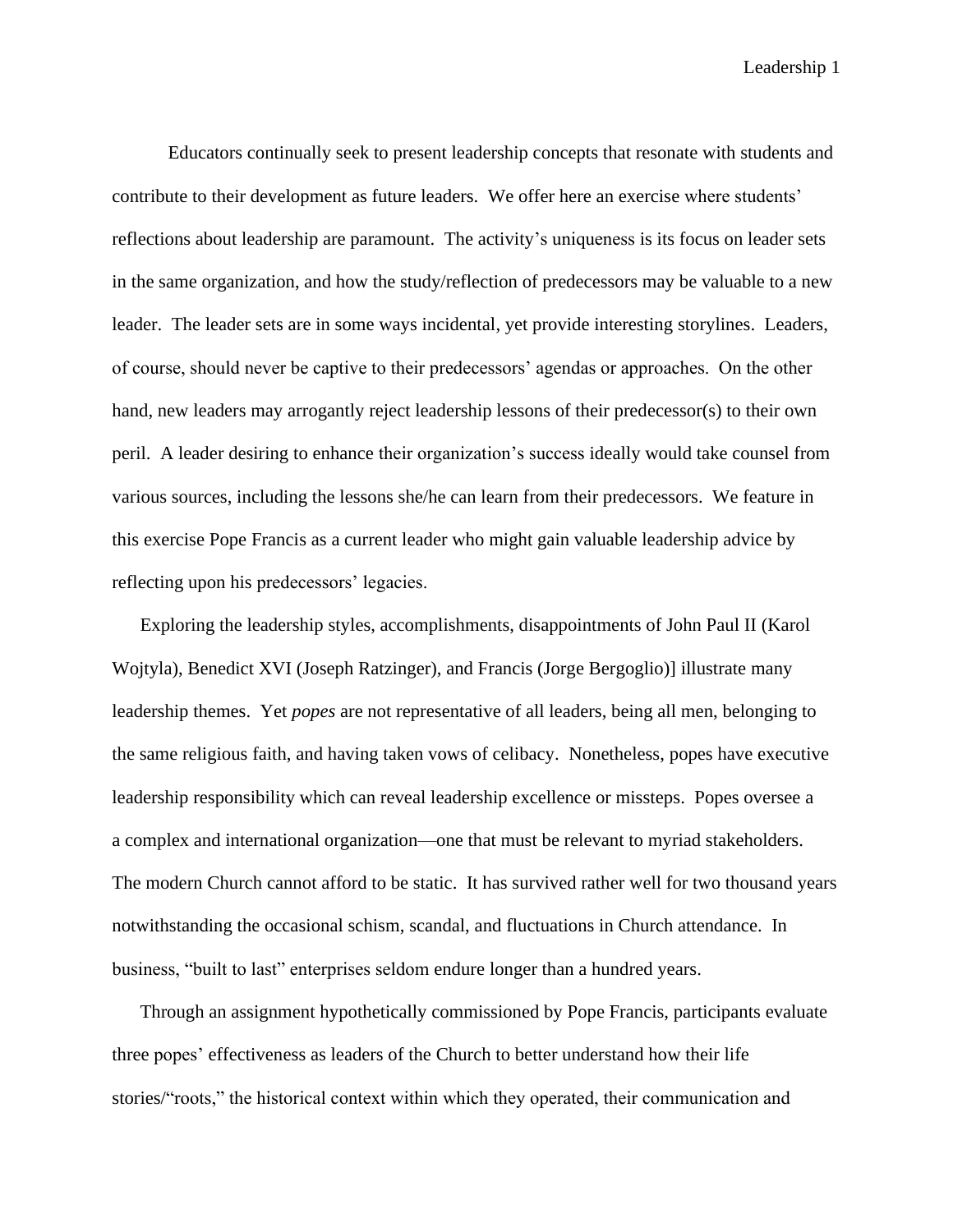leadership styles, and even how the selection of their names presaged what each of them viewed as their leadership priorities.

Distinguished from leaders in other fields, popes are unique—being elected for life. How they are perceived and the initiatives they advance have a profound effect on the Church as a social institution. Popes also start out with built-in "followers," having been elected by their peers, the College of Cardinals. This doesn't mean that internal stakeholder groups necessarily are *willing* "followers," nor does it imply that each cardinal is an ardent supporter of a newlyelected pope. But popes begin their leadership responsibilities with considerable goodwill, which is not always the case when "new management" is brought on board or when there is a leadership change in government.

*Three Popes* deals with challenges two popes faced or Pope Francis is facing in leading the Roman Catholic Church—an organization trying to maintain relevance in a fast-changing world characterized by globalization, 24/7 news coverage, divergent social viewpoints, and an array of new communication avenues. Those challenges have included how the Vatican should exert influence in matters like:

- regime change, human rights, eradication of poverty, terrorism, immigration/refugees, climate change;
- social controversies such as same sex marriage, capital punishment, euthanasia;
- the role of women in the Church; and
- sexual abuse of minors by priests and cover-ups by bishops.

While the Church remains relevant to large swaths of the world population, its sustainability can be threatened if its lifetime-elected leader lacks leadership skills perceived as appropriate for the concerns of his tenure. The ability to pivot is crucial as this example illustrates.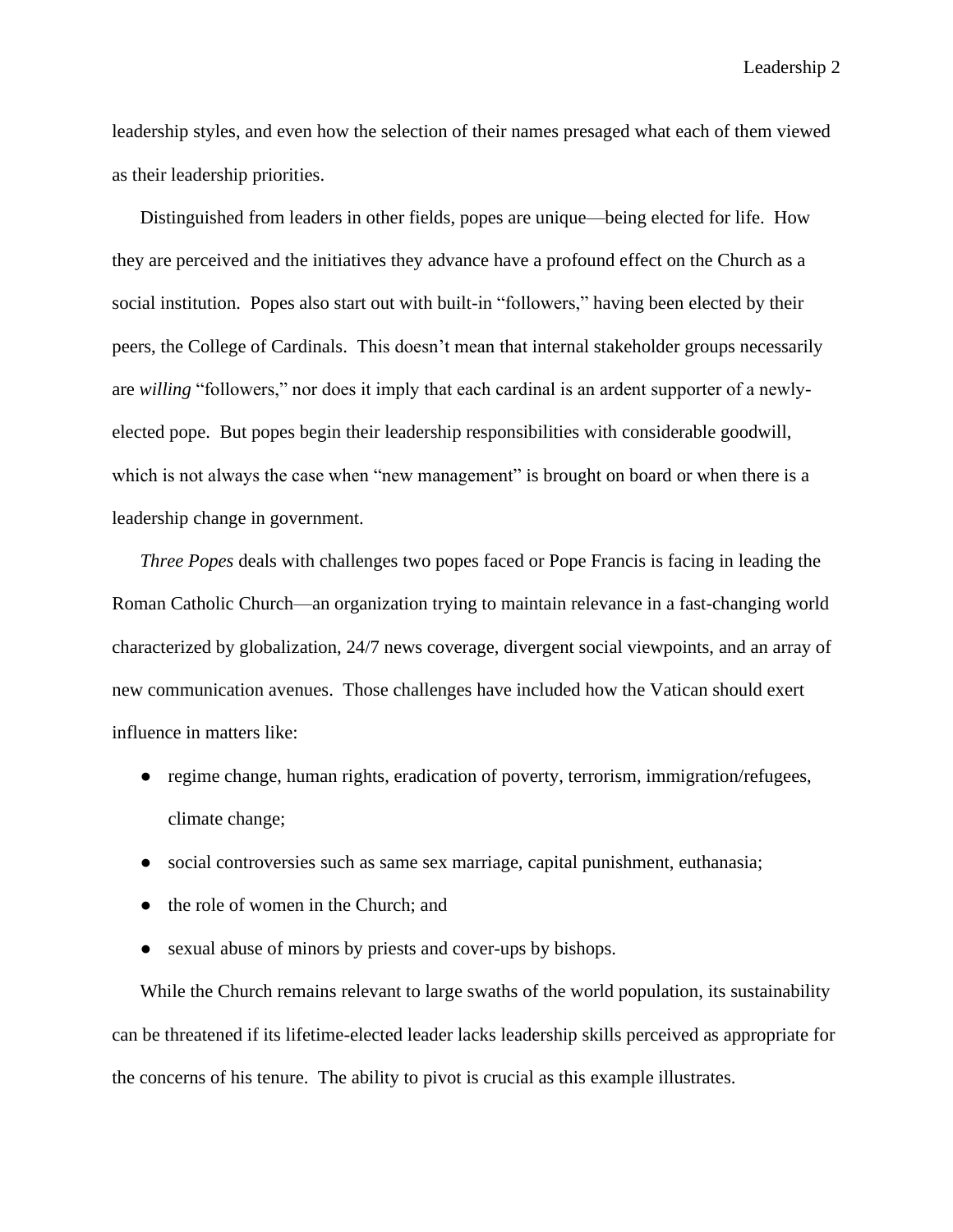'Isolated Pope Francis Faces Yet Another Setback in Pandemic' reads a headline article from *The Wall Street Journal* on July 7, 2020, noting, "... the lack of public events and personal interactions are particular burdens for a pope who is more at home communicating with crowds than in dealing with the Vatican's bureaucracy." The article further discusses the impact of COVID-19 on the solvency of the Church with decreased tourism, lack of public outreach events, and a resurgence of scrutiny over the abuse scandals and victim compensation. (Rocca, 2020, July 7). Immediately thereafter in August 2020, Pope Francis announced two papal initiatives: 1) a series of catechesis on the COVID-19 pandemic, accessible digitally on multiple platforms to address the urgent issues highlighted by the pandemic, particularly social diseases like poverty, wage inequity, and racism (Gomes, 2020) and 2) the appointment of six women to the Vatican's fifteen-member, previously all-male Council for the Economy—making these women the most senior female officials ever to serve at the Vatican. (Rocca, 2020, August 6). Pope Francis thereby pivoted his leadership style—embracing digital platforms to communicate his social messages amid the pandemic and welcoming diverse voices to better address the Vatican's planning. While doing so, Pope Francis did not abandon in-person and risky, travelling to Iraq to forge closer bonds with the Muslim world. (Horowitz & Arraf, 2021).

We believe the next *pope, political leader,* or *CEO* can benefit by reflecting upon situations and leadership approaches of their predecessors. We recognize new leaders do not always build upon a predecessor's legacy or seek guidance or inspiration from past leaders. New leaders often pursue different agendas or leadership approaches. But if they care to, the lessons of history can be compelling and informative to a leader's own legacy.

### **Learning Goals and Target Audience**

The *Three Popes* activity and debriefing should enable participants to:

● gain knowledge of the lives and leadership styles of the three most recent popes;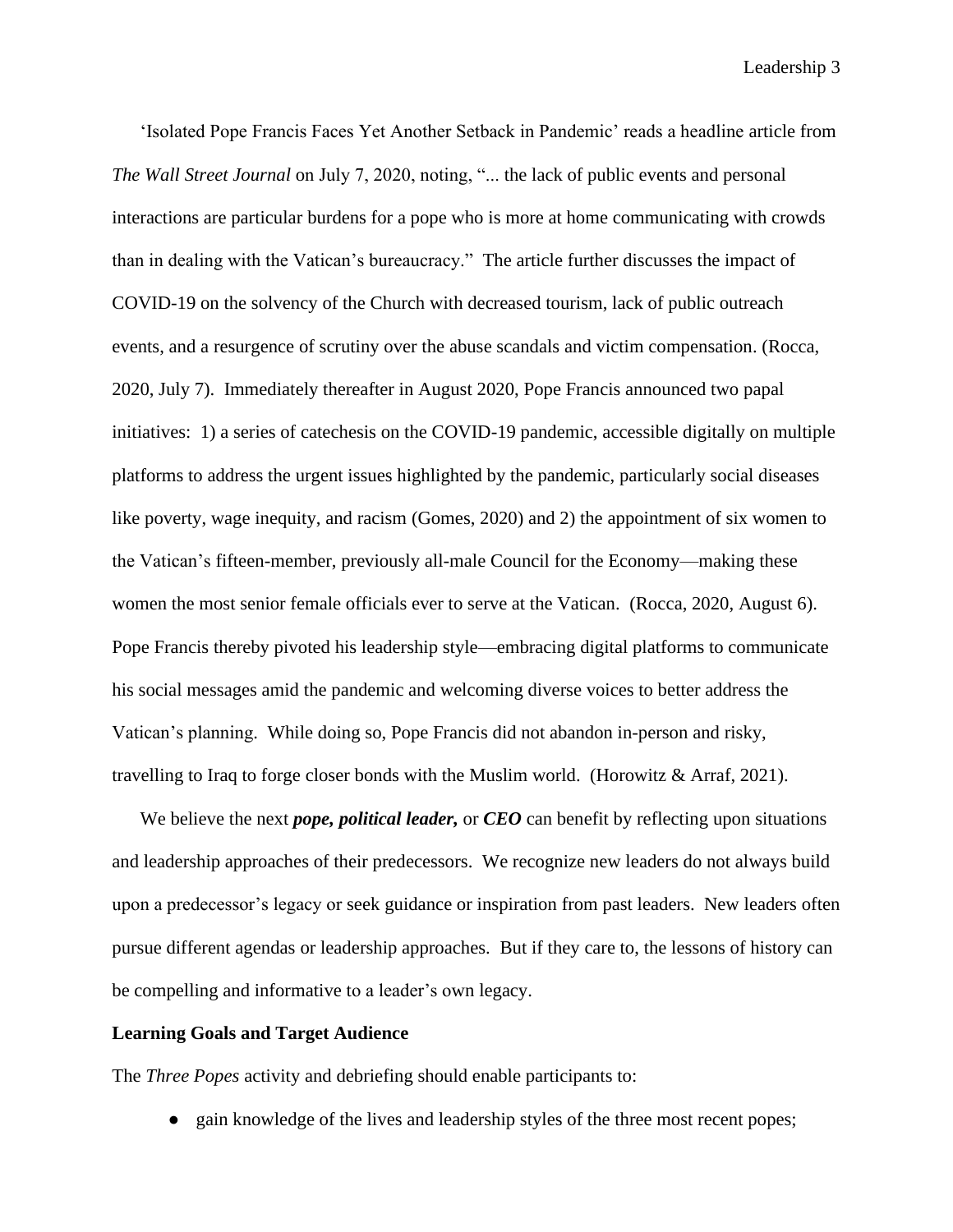- compare and contrast their leadership their styles and effectiveness—within the historical context;
- provide leadership recommendations to Pope Francis based on what he might learn from his predecessors; and
- reflect how they might enhance their own leadership skills after studying these leaders and related leadership concepts.

While developed for graduate students studying leadership at a Catholic university, we see no reason the exercise cannot be used at a secular university. Non-Catholics seem to perceive the Pope as an international leader—similar to how an American president is perceived outside the United States.

#### **Overview of the Exercise**

In *Three Popes* participants assume the role of global leaders. Participants are given instructions (Appendix A) to act as advisors to Pope Francis to better understand how to navigate, connect with, and advance his mission with the Church bureaucracy, the laity, and non-Catholics. Using the *Papal Archives* as a starting point, participants are encouraged to compile information on each pope—assembling data on personal attributes, professional style/effectiveness, historical context, and examples of each pope's leadership style through quotes and actions. A suggested template for collecting this data is provided in Appendix B.

For facilitators, we have included supporting materials including: a description of the exercise logistics/materials needed (Appendix C) and step-by-step instructions for running the exercise (Appendix D).

The experiential aspect of the exercise is analyzing the data, consulting with teammates, and making recommendations to the theoretical client, Pope Francis. To that end, we suggest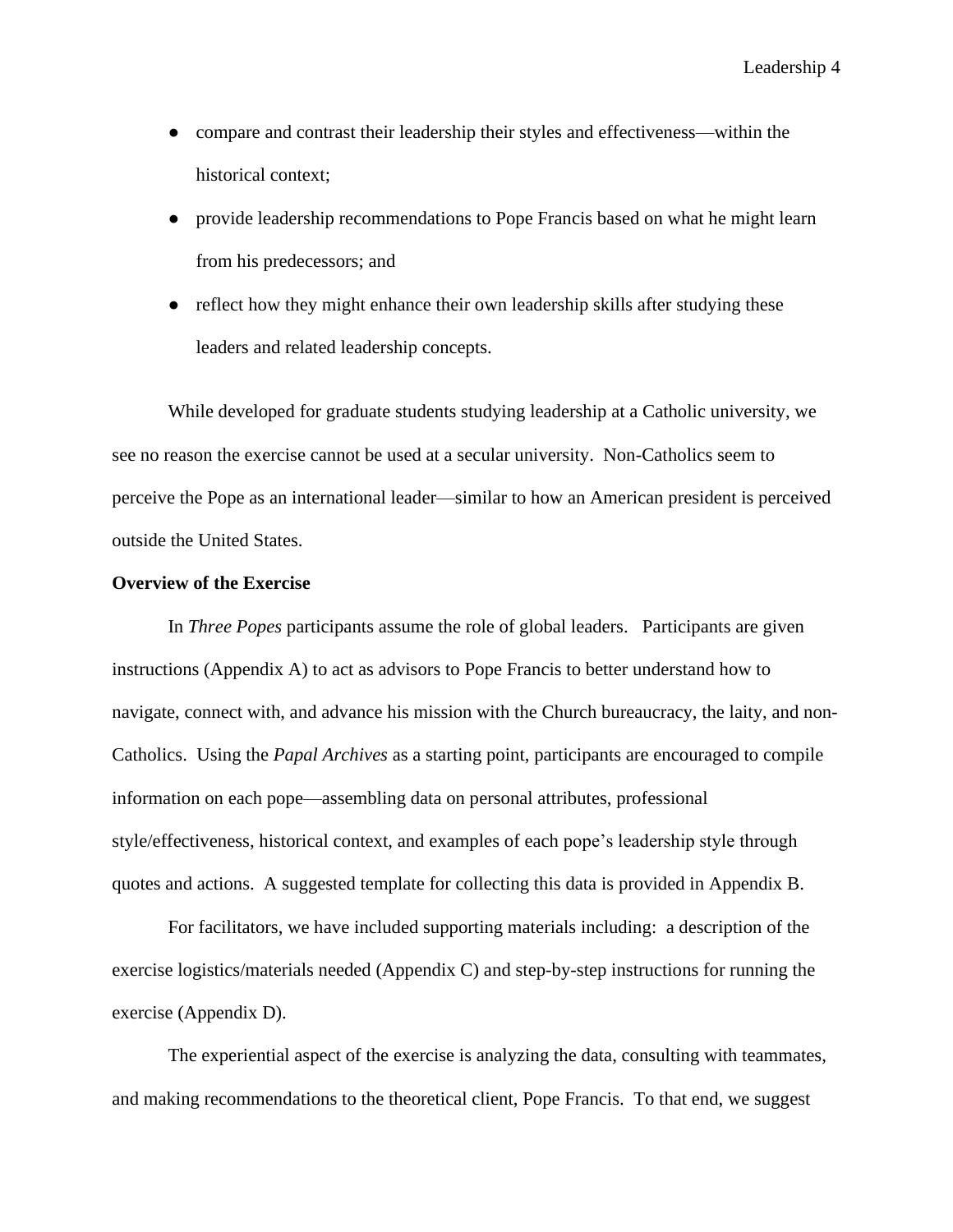resources for: leadership (Appendix G) and papal biographical sources (Appendix H). While teams should conduct independent research, providing concrete starting points via s*uggested resources* ensures more baselined continuity in the approach to the exercise.

This exercise involves in-class time (for initial team discussions, presentation of team advice to Pope Francis, and class debriefing) and outside class time (for team research and preparation), as follows:

| <b>Stages of the Exercise</b>                               | <b>Estimated Time</b> |
|-------------------------------------------------------------|-----------------------|
| Stage $#1$ : Introduction and team assignments              | 10-15 minutes         |
| Stage $#2$ : Individual research                            | 2-4 hours             |
| Stage $\#3$ : Teams meet, share, and develop<br>advice      | 30-45 minutes         |
| Stage $#4$ : Team time to develop presentation<br>materials | 2-4 hours             |
| Stage #5: Presentations to Pope Francis                     | 30-35 minutes each    |
| Stage #6: Discussion and debriefing                         | 20-30 minutes         |

### *Variations*

The exercise might be conducted with minimal revision focusing on United States presidents or other national leaders, leaders in a particularly large complex organization (such as Apple, Disney, or General Electric), or leaders in a particular industry (such as the automotive industry). The only requirement would be that information about the leaders is publicly available for the participants to explore.

An interesting set of business leaders might be the current General Electric CEO Larry Culp and some of his predecessors: John Flannery, Jeffrey Immelt, and Jack Welch. An interesting set of public servants—besides the United States presidents—might be the current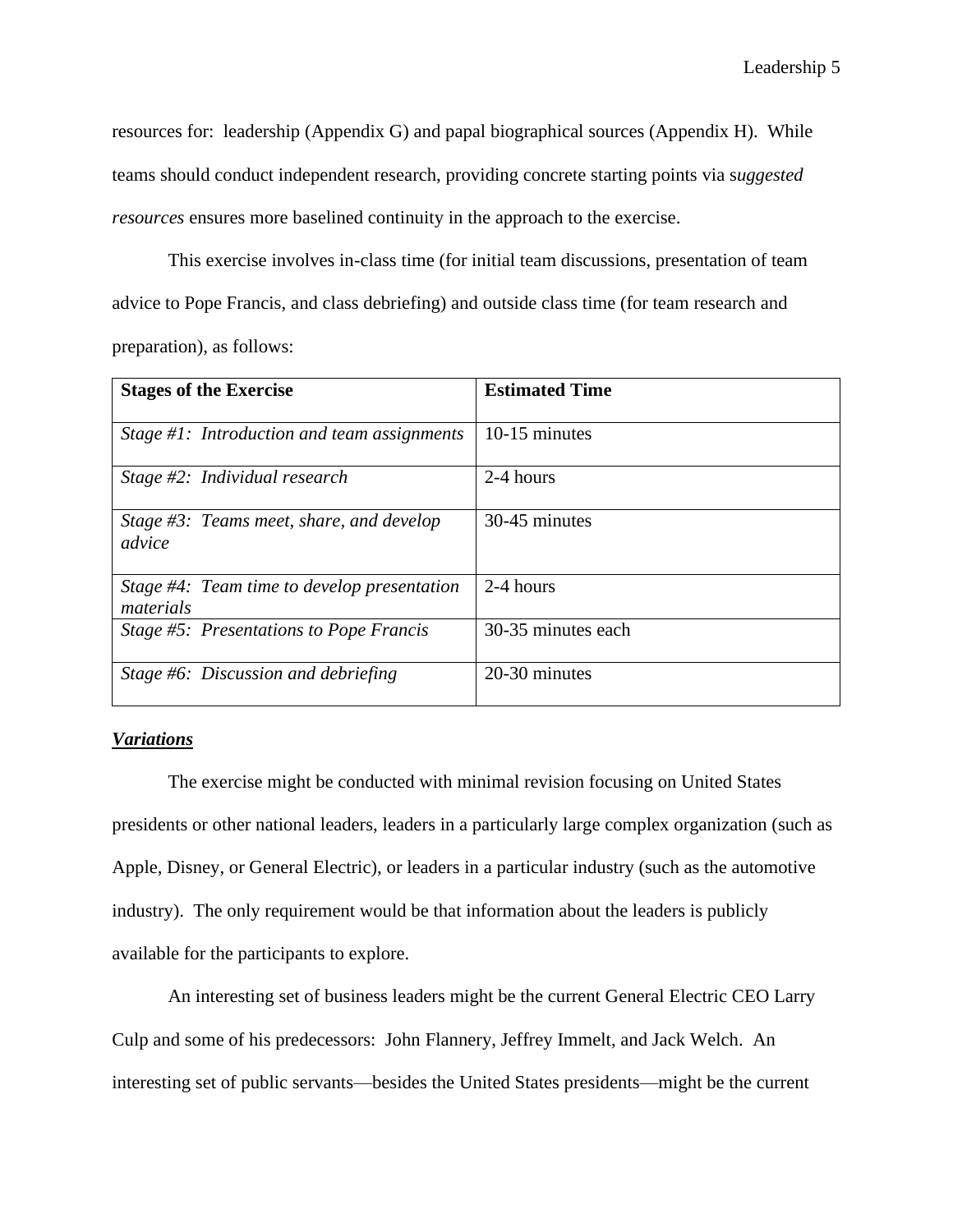Prime Minister of Great Britain, Boris Johnson, and some of his predecessors: Theresa May, David Cameron, Gordon Brown, Tony Blair, John Mayer, and Margaret Thatcher.

Appendices I through L include full teaching and student materials to evaluate two pivotal United States presidents, Franklin Roosevelt and Abraham Lincoln, giving advice to current President Joe Biden about leading through times of national and global change, transition, and upheaval.

#### **Debriefing**

During debriefing, facilitators should integrate ideas raised by participants to leadership concepts explored in their own courses. Topics such as a leader's communication style, authenticity, emotional intelligence, personality, charisma and cultural background naturally arise in these discussions. Included in Appendix E is an extensive list of debriefing questions and commentary in terms of typical student answers, common mistakes, and material students often miss.

## **Conclusion**

By researching in-depth the last three popes and presenting what their leadership approaches were, participants should come away with many reflections about leadership effectiveness and the degree to which a new leader can learn from a predecessor's strengths and shortcomings. The debriefing itself is crucial in this regard. Not only should certain leadership theories/concepts (such as charisma, authenticity, servant leadership, transactional vs. transformational leadership) become more vivid as a result of the exercise and debriefing, but also participants should become increasingly aware that leadership excellence often begets enterprise success. The exercise is intended to motivate participants to enhance their own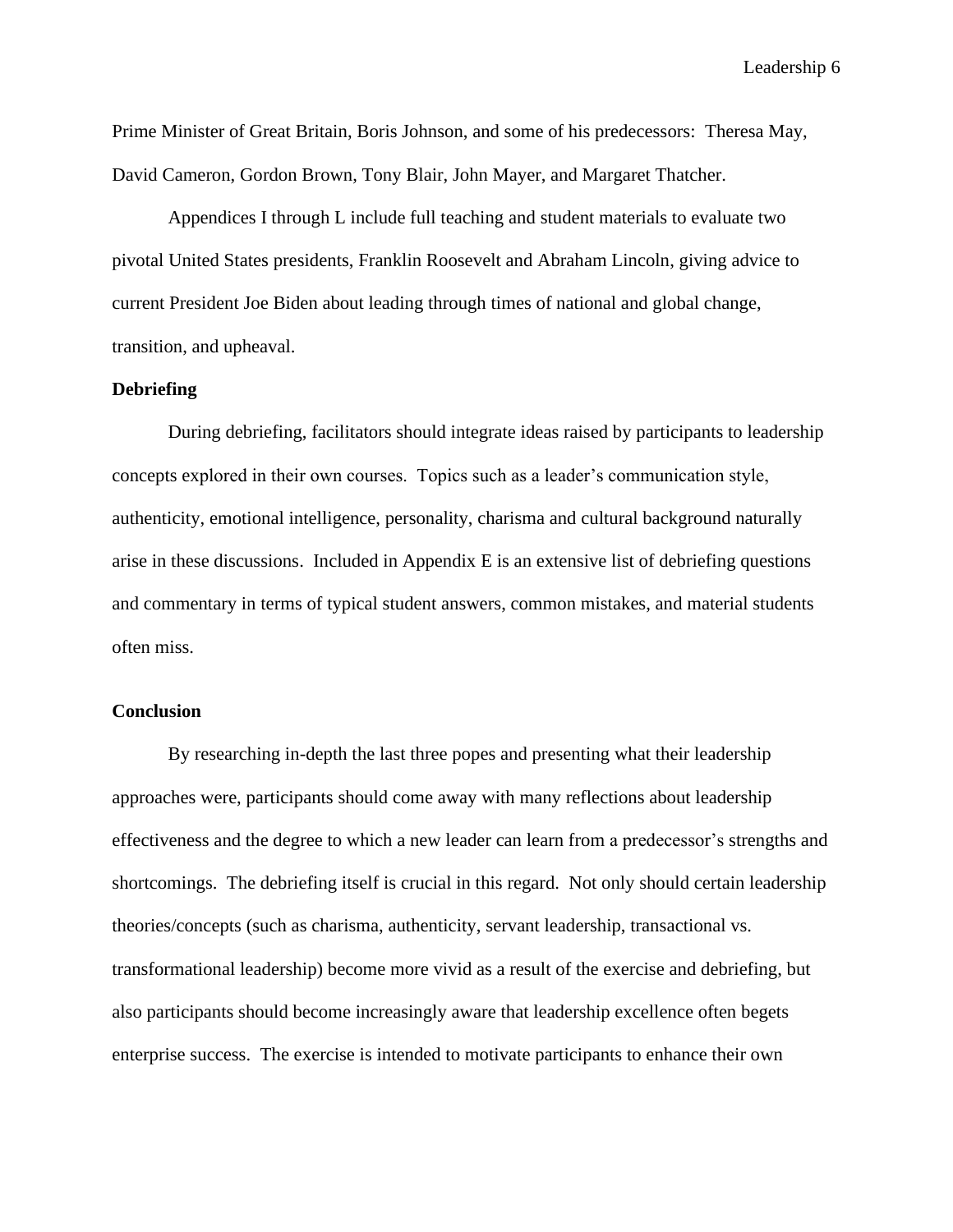leadership skills through all means possible—including learning from their predecessors—in order that they may be instrumental in advancing their own organization's success.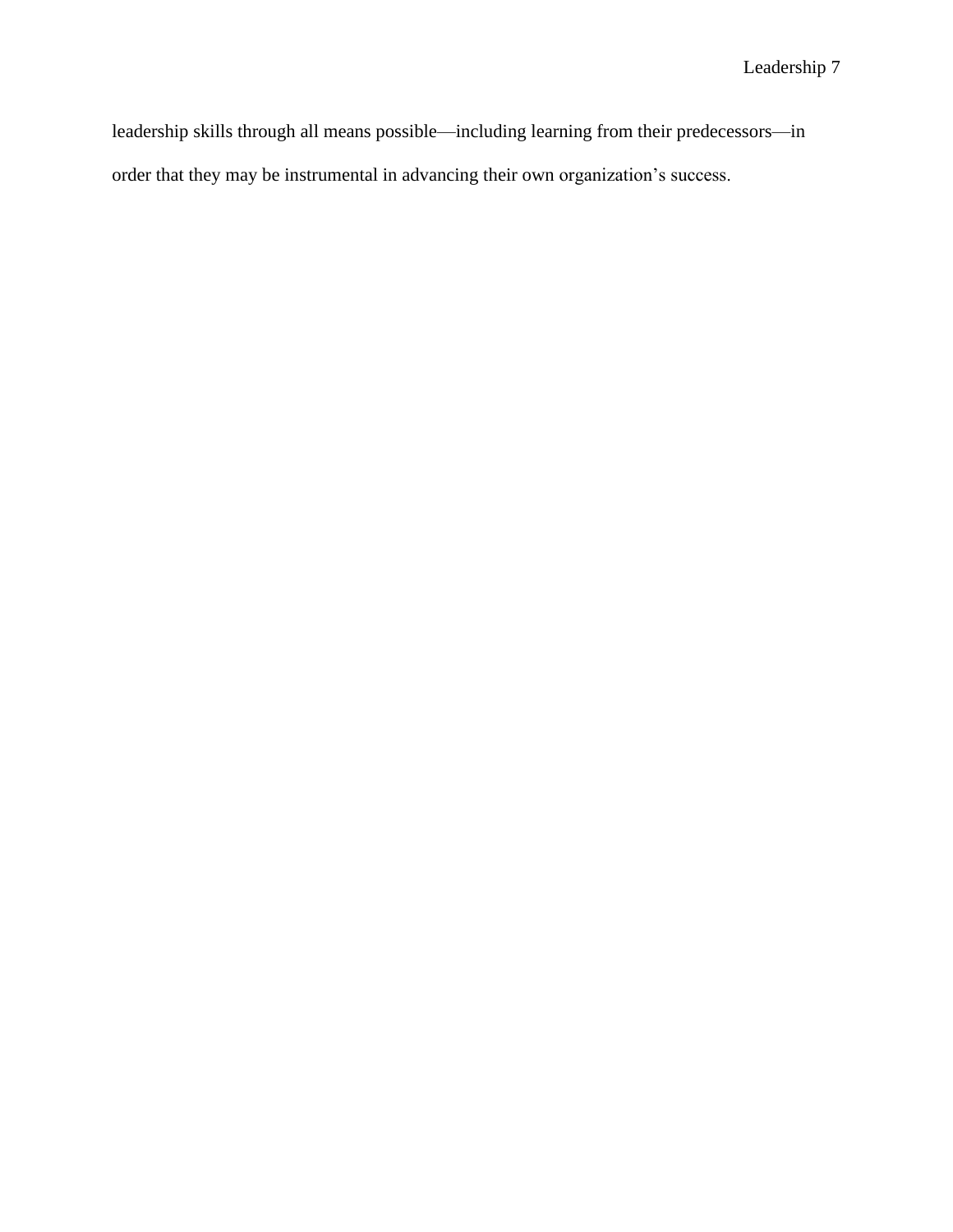## **References**

Allen, J. (2015). *The Francis miracle.* New York, NY: TIME Books.

- Allen, J. (2005, August 26). Leadership lessons from John Paul. *National Catholic Reporter.*
- Collins, J. (2005). Level 5 leadership: The triumph of humility and fierce resolve. *Harvard Business Review*, *83*(7/8), 136-146.
- Cornwall, J. (2021). *Church, Interrupted: Havoc & hope: The tender revolt of Pope Francis.* San Francisco, CA: Chronicle Books/Chronicle Prism.
- Goffee, R., & Jones, G. (2005). Managing authenticity. *Harvard Business Review*, *83*(12), 86-94.
- Gomes, R. (2020, August 5). Pope at audience launches new catechesis series on healing the world. *Vatican News*[. https://www.vaticannews.va/en/pope/news/2020-](https://www.vaticannews.va/en/pope/news/2020-08/pope-francis-general-) [08/pope-francis-general-a](https://www.vaticannews.va/en/pope/news/2020-08/pope-francis-general-)udience-faith-hope-charity-social-doctrine.html

Holy See, The (Vatican Archives). (2020).<http://www.vatican.va/content/vatican/en.html>

- Horowitz, J., & Arraf, J. (2021, March 7). Pope meets with Iraqi cleric in appeal for solidarity among faiths. *The New York Times.*
- Krames, J. (2015). *Lead with humility: 12 leadership lessons from Pope Francis.* New York, NY: American Management Association.
- Ivereigh, A. (2014). *The great reformer: Francis and the making of a radical pope.*  New York, NY: Henry Holt & Company.
- Kouzes, J. & Posner, B. (2002). *Leadership challenge*. 3<sup>rd</sup> ed. San Francisco, CA: Jossey-Bass.
- Rocca, F. X. (2020, July 7). Isolated Pope Francis faces yet another setback in pandemic. *The Wall Street Journal*.
- Rocca, F. X. (2020, August 6). Pope Francis names six women to senior Vatican positions. *The Wall Street Journal*.
- Shakespeare, W. *Twelfth Night*. In Act ii. Scene 5.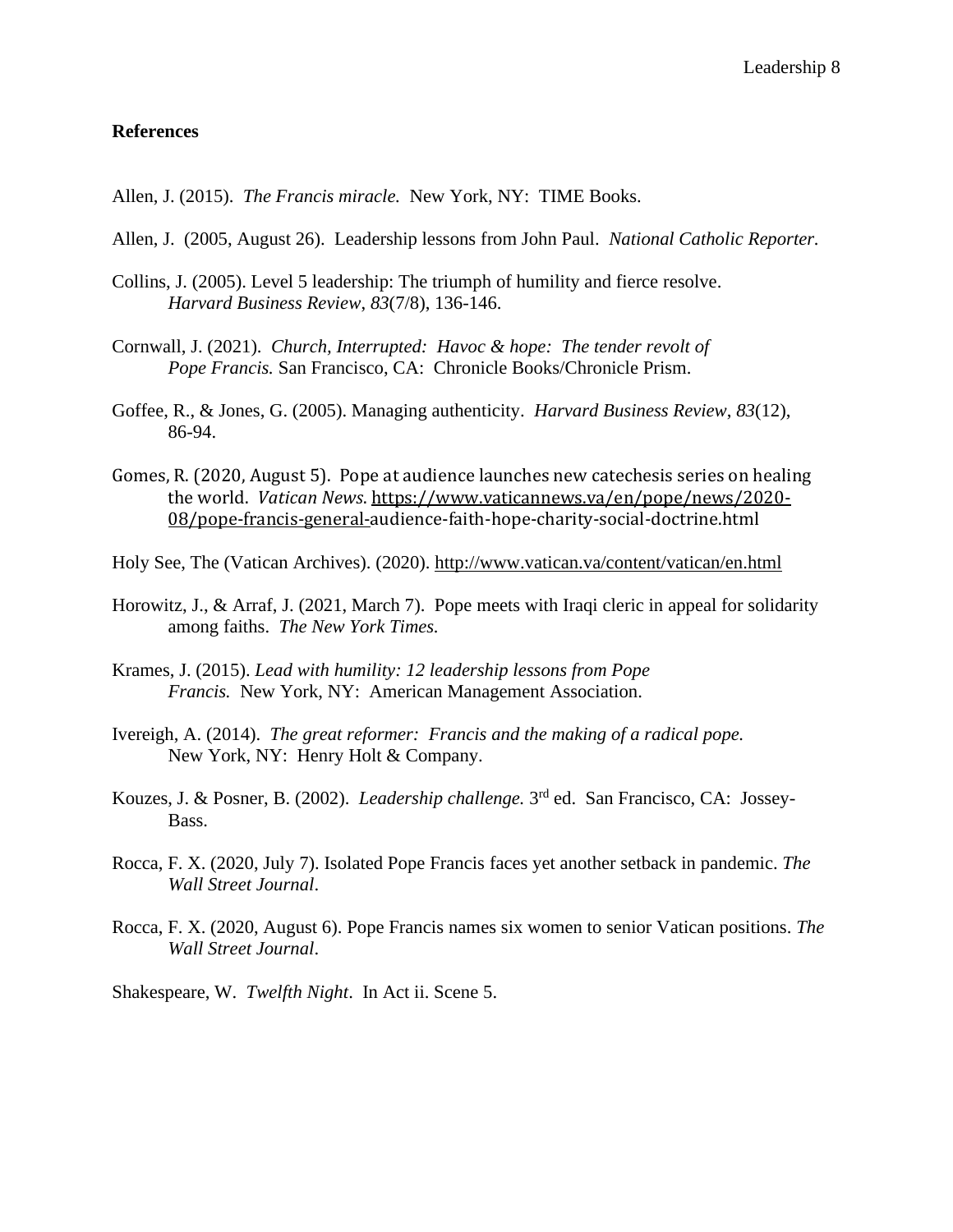## **Appendix A: Participants - Exercise Overview, Instructions, and Glossary**

Recently you were selected by Pope Francis to join a lay group of men and women called **People to Pope.** This recognition is richly deserved. The program calls upon distinguished leaders from all faiths and all walks of life to assist the pontiff in his mission to revitalize the Church for the future. While Francis admires all his predecessors immensely, he would like you to focus your attention on the two most recent pontiffs, John Paul II and Benedict XVI, whose relevance in terms of leadership effectiveness/ineffectiveness may be beneficial to him.

Their combined tenures as Bishop of Rome began in 1978 with the historic naming of the first Polish pope and the first non-Italian pope in more than 400 years, Pope John Paul II; continued in 2005 with Pope Benedict XVI, the first pope to resign (in 2013) since Pope Gregory XII in 1415 and the first to do so on his own initiative since Pope Celestine V in 1294; and continues now with Pope Francis, the first Jesuit pope, the first non-European pope, and the first South American pope.

As you know, over the past several decades, the Church has been pummeled by world events, scandal, and general disaffection. And while the Church's influence and membership has grown in Latin America and Africa, its influence has declined in Europe and the United States. Therefore, Pope Francis is soliciting advice from the **People to Pope** program to complement the advice he's being given from the Curia, which may or may not have its own agenda. [At the end of these instructions, refer to a glossary of terms used by the Catholic Church, ]

You are being placed in one of several teams to present your ideas to Pope Francis. You should view this as a unique opportunity to study the accomplishments/frustrations of three men who rose to the apex of the Church hierarchy. Moreover, by thoroughly studying these men's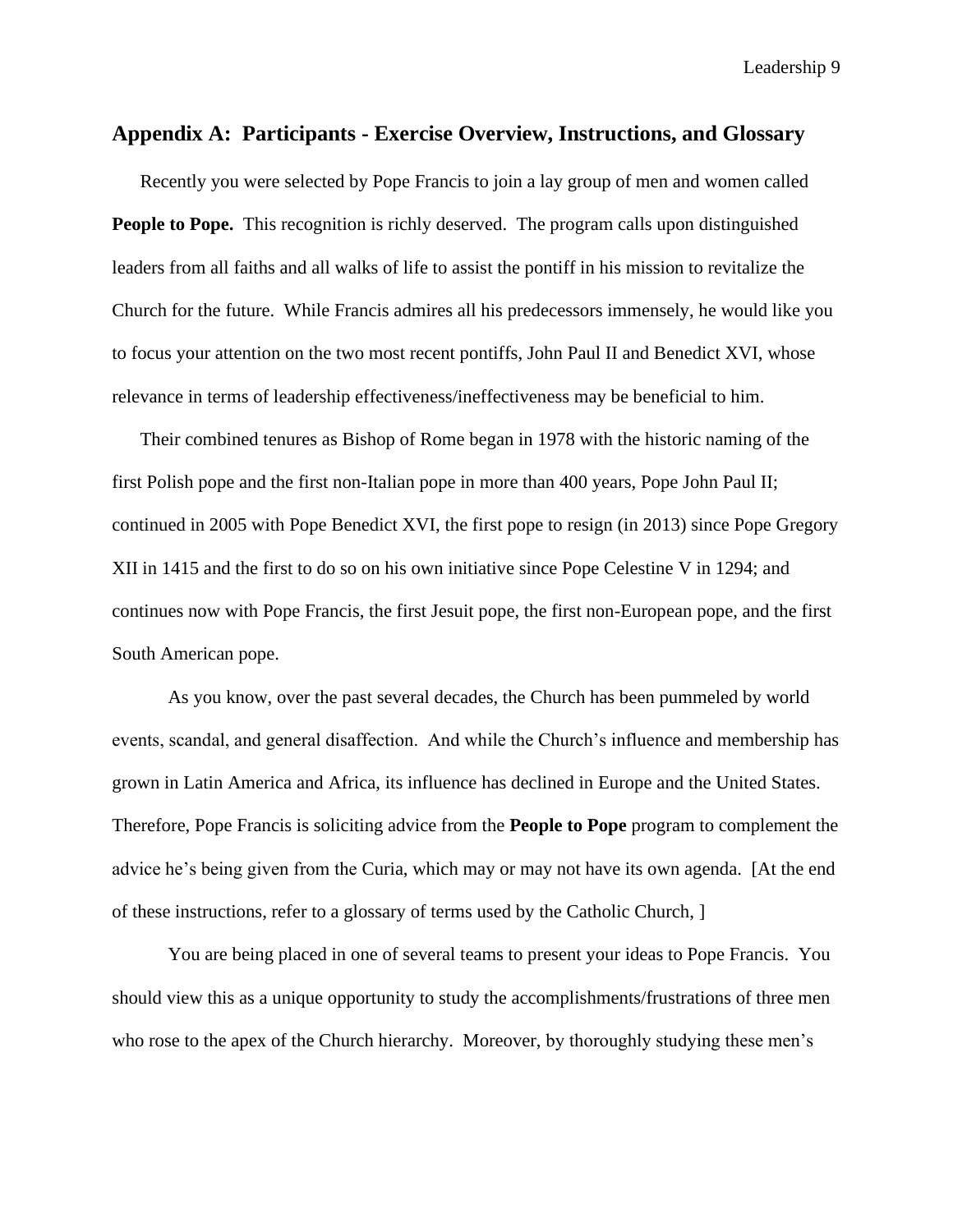lives, challenges, and setbacks, it should provide insights of how you might enhance your own leadership effectiveness.

#### *Your job is to provide advice to Pope Francis as described in the tasks below:*

**Task #1**. Each team researches their assigned pope pair (Francis and Benedict XVI or Francis and John Paul II). The Holy See: Vatican Archives containing primary source information on each pope including Motu Proprio (papal proclamations), speeches, travel information, letters, daily meditations, audiences, and biographical information should be used as a starting off place. Though Wikipedia can be used as a complement to the Vatican Archives, each team member is expected to bring to their team's attention five (non-Wikipedia) and authoritative sources for each pope and to produce an annotated bibliography of the sources used for each pope's personal background. Team members should share information with each other and decide upon a subset of articles that will be included in the presentation. *Research suggestions are offered at the end of this assignment (Appendix G) as a starting/inspiration point; however, teams are not expected to use all of them. Furthermore, teams must identify resources of their own.* 

**Task #2.** Describe what your assigned Pope Francis predecessor (Pope Benedict XVI or Pope John Paul II) was like and how his leadership approach may be described by these concepts, including but not limited to: *trait-based leadership, behavioral theory of leadership, contingency theory, situational theory of leadership, emotional intelligence, effective communication, transactional vs. transformational leadership, followership, managing change, Level 5 leaders, servant leadership.* Consider as well the influence of organizational or national culture on leadership style.

**Task #3.** Then, make your presentation and research findings engaging and compelling regarding the leadership lessons you have learned from this exercise as well as those you want to pass along to Pope Francis.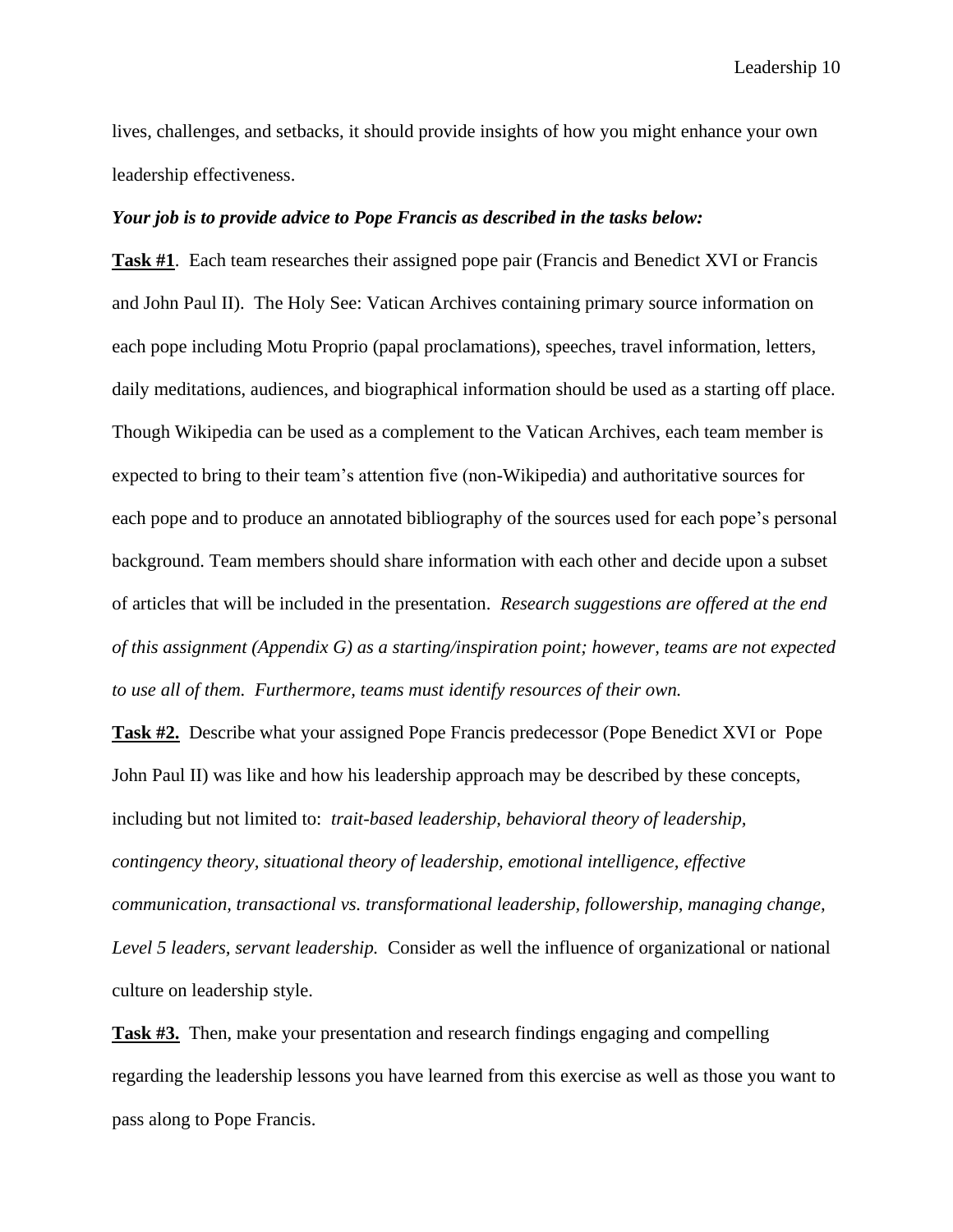**Glossary of Terms.** To make your **People to Pope** job easier—below is a list of unique terms

used by the Roman Catholic Church.

| Pontiff or Bishop of Rome | Another name for pope, the senior most leader of the Roman Catholic Church                                                                                                                                                                                                                                                                                                                                  |
|---------------------------|-------------------------------------------------------------------------------------------------------------------------------------------------------------------------------------------------------------------------------------------------------------------------------------------------------------------------------------------------------------------------------------------------------------|
| <b>Holy See</b>           | The ecclesiastical jurisdiction of the pope over Church leaders and the laity                                                                                                                                                                                                                                                                                                                               |
| College of Cardinals      | Like the pope, cardinals are appointed by life and named by the incumbent pope.<br>As a rank, cardinal is the second-highest rank that an ordained priest can attain.<br>Presently there are well over 200 cardinals, with wide representation across the<br>world. The College of Cardinals is the body that elects a new pope after a pope<br>dies or retires as was the case for Pope Benedict XVI.      |
| Curia                     | The pontiff's senior management team, often cardinals. They assist in the running<br>of the Church's vast bureaucracy.                                                                                                                                                                                                                                                                                      |
| Laity                     | The laity refers to members of the Roman Catholic Church who neither are clergy<br>nor members of a religious order (monks, nuns). There are over 1 billion<br>members of the Roman Catholic laity.                                                                                                                                                                                                         |
| Vatican II                | Called by Pope John XXIII in 1962, Vatican II addressed how the Church should<br>relate to the modern world. It was ended in 1965 by Pope Paul VI.                                                                                                                                                                                                                                                          |
|                           | Changes that emanated from it were profound, including greater attention to and<br>respect for the role of the laity as a vital force of the Church.                                                                                                                                                                                                                                                        |
|                           | Significantly influenced by Vatican II were four individuals who eventually<br>became popes: Cardinal Giovanni Battista Montini, who upon succeeding John<br>XXIII chose the name Pope Paul VI; Bishop Albino Luciani, the future Pope John<br>Paul I; Bishop Karol Wojtyła, who became Pope John Paul II; and Father Joseph<br>Ratzinger, there as a theological consultant, who became Pope Benedict XVI. |
| Catechesis                | General educational instruction for how Catholics-young children and adults-<br>can live a full Christian life.                                                                                                                                                                                                                                                                                             |
| Vatican or Papal Archives | Repository for biographical information on pontiffs, including where papal<br>proclamations, decrees, encyclicals, and speeches are organized and preserved in<br>order to provide research access to these materials.<br>http://vatican.va/vatican/en.html                                                                                                                                                 |
| Papal Encyclicals         | Encyclicals are papal communications on a high priority topic. They set forth the<br>pontiff's perspective on issues he considers to be of high priority to the Church or<br>the world.                                                                                                                                                                                                                     |
|                           | Pope Francis' third encyclical is "Fratelli tutti." It was published during the<br>COVID-19 pandemic and speaks to the importance of global brotherhood in the<br>face of economic and social problems. He suggests we all are part of a larger<br>human family. Pope John Paul II, given his lengthy papacy, delivered fourteen<br>encyclicals.                                                            |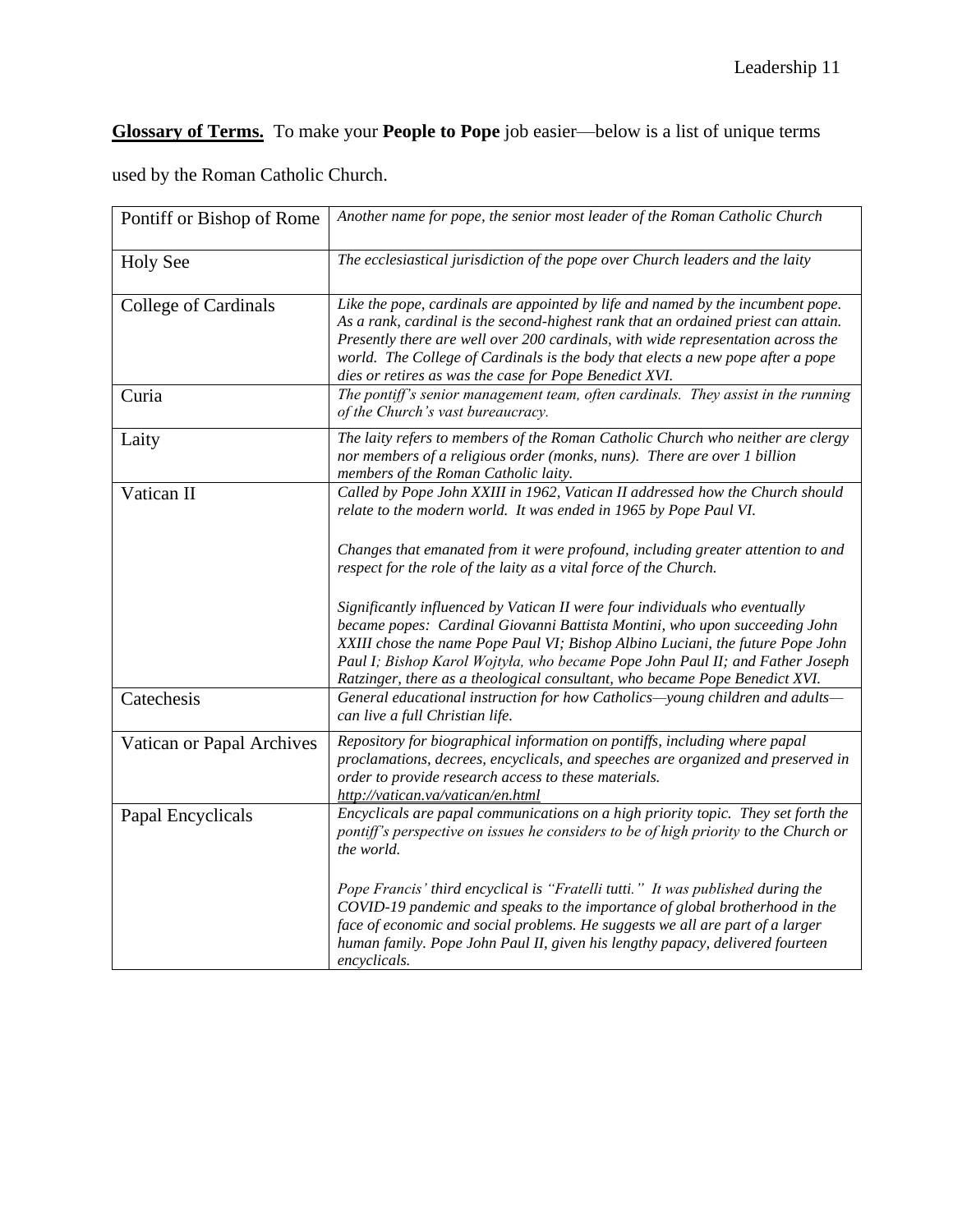# **Appendix B: Participants - Suggested Research Template for Gathering Pontiff Biographical Data**

| PERSONAL ATTRIBUTES                                                                                                                                                                              | PROFESSIONAL STYLE & EFFECTIVENESS                                                                          |
|--------------------------------------------------------------------------------------------------------------------------------------------------------------------------------------------------|-------------------------------------------------------------------------------------------------------------|
| Personality Traits, Education, Talents                                                                                                                                                           | Symbols/Images-including symbolism of name taken                                                            |
| Background, Culture                                                                                                                                                                              | Message and Goals                                                                                           |
| Issues Faced in Life (Early Life Influences, Personal<br>Struggles)                                                                                                                              | Leadership Style                                                                                            |
| Times He Lived In                                                                                                                                                                                | Common Nouns Used to Describe Him                                                                           |
|                                                                                                                                                                                                  | Common Adjectives Used to Describe Him                                                                      |
|                                                                                                                                                                                                  | Big Events/Issues Faced in His Pontificate                                                                  |
| In His Own Words—regarding the role of the pope                                                                                                                                                  |                                                                                                             |
| Example for Pope Francis: Depicting the Pope as a<br>sort of superman, a star, is offensive to me. The<br>pope is a man who laughs, cries, sleeps calmly, and<br>has friends like everyone else. | Source: Pope Francis' Interview with Corriere della Sera,<br>March 5, 2014                                  |
| His Mission for the Church                                                                                                                                                                       |                                                                                                             |
| Example for Pope Francis: With a pastoral bent,<br>Francis likens the Church to "a field hospital, where<br>treatment is given above all to those who are most<br>wounded."                      | Source: Pope Francis. He often uses this field hospital<br>analogy in describing the mission of the Church. |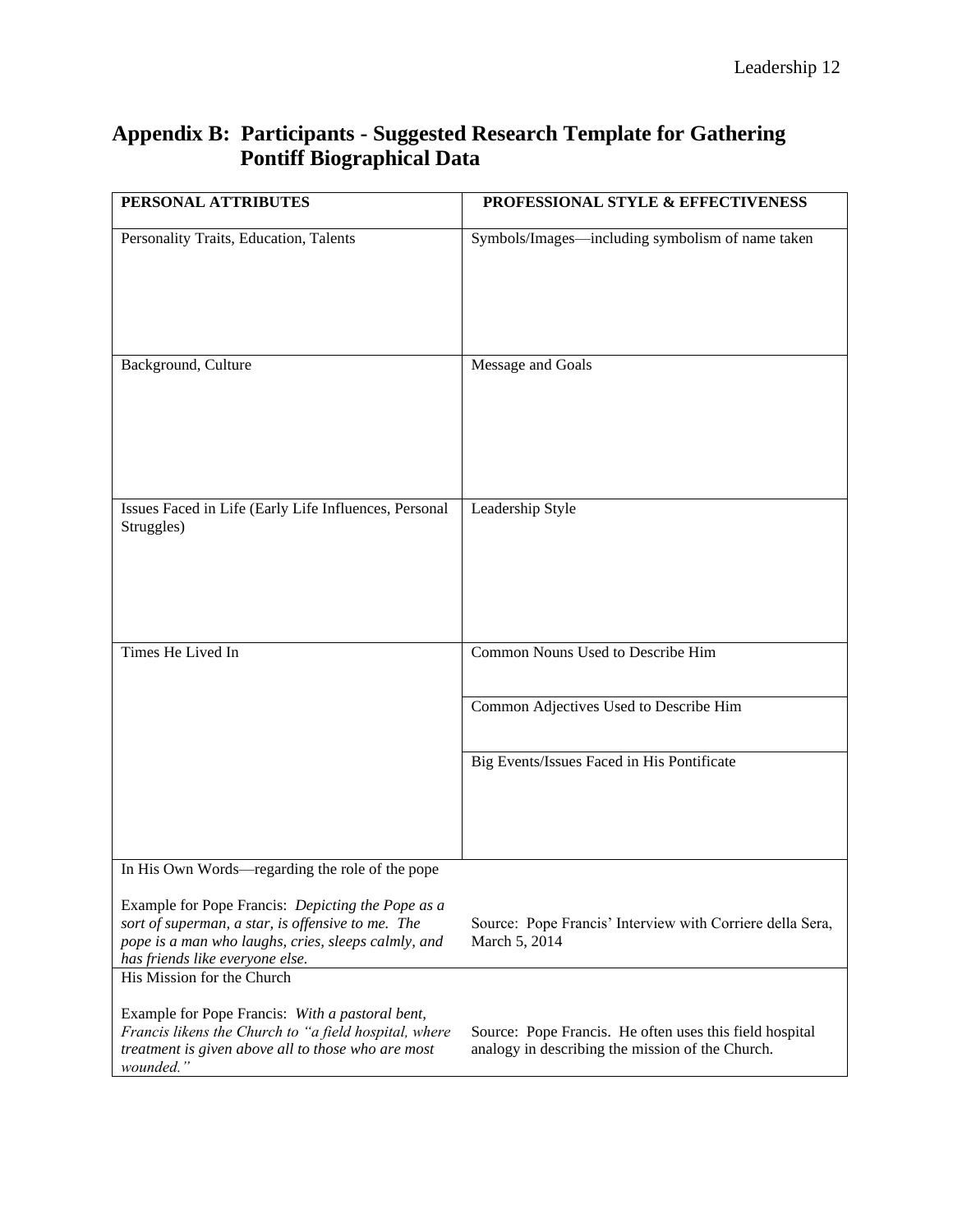## **Appendix C: Facilitators - Exercise Logistics (Materials, Preparation)**

#### *Time Requirements*

The time required to run this experiential exercise assignment is significant primarily because of the individual/team research required. The deepest insight will be gained, however, if participants take the research seriously. The facilitator can decide how much of the research and initial team discussion should take place outside of class. If all research by individuals, sharing their information, and development of the team advice are done outside of class, the time consumed in class could be  $60 - 80$  minutes. If individual research is conducted outside of class but initial team discussions to share and develop the team's advice takes place within the classroom, the total time consumed in class could be 90 – 125 minutes.

## *Number of Participants*

The *Three Popes: Lessons in Leadership* exercise, as described in the Structure of the Exercise section below, is designed for teams of three to five members. Ideally an even number of teams are created so that, with larger numbers of students, teams can present to another team.

## *Materials Needed and Room Set-up*

Participants ideally sit with their teams at tables or in circled chairs so that they can discuss their research findings and develop the advice they will eventually give to Pope Francis. Movable tables and chairs work best. If the facilitator wants teams to provide visuals to accompany their advice to Pope Francis, then a computer, projector and projection screen or wall also will need to be arranged.

## *Preparation Needed Before Class by Participants*

No preparation in advance of the exercise introduction is necessary nor do participants need to be Catholic or have prior knowledge about the Catholic Church. The participants will be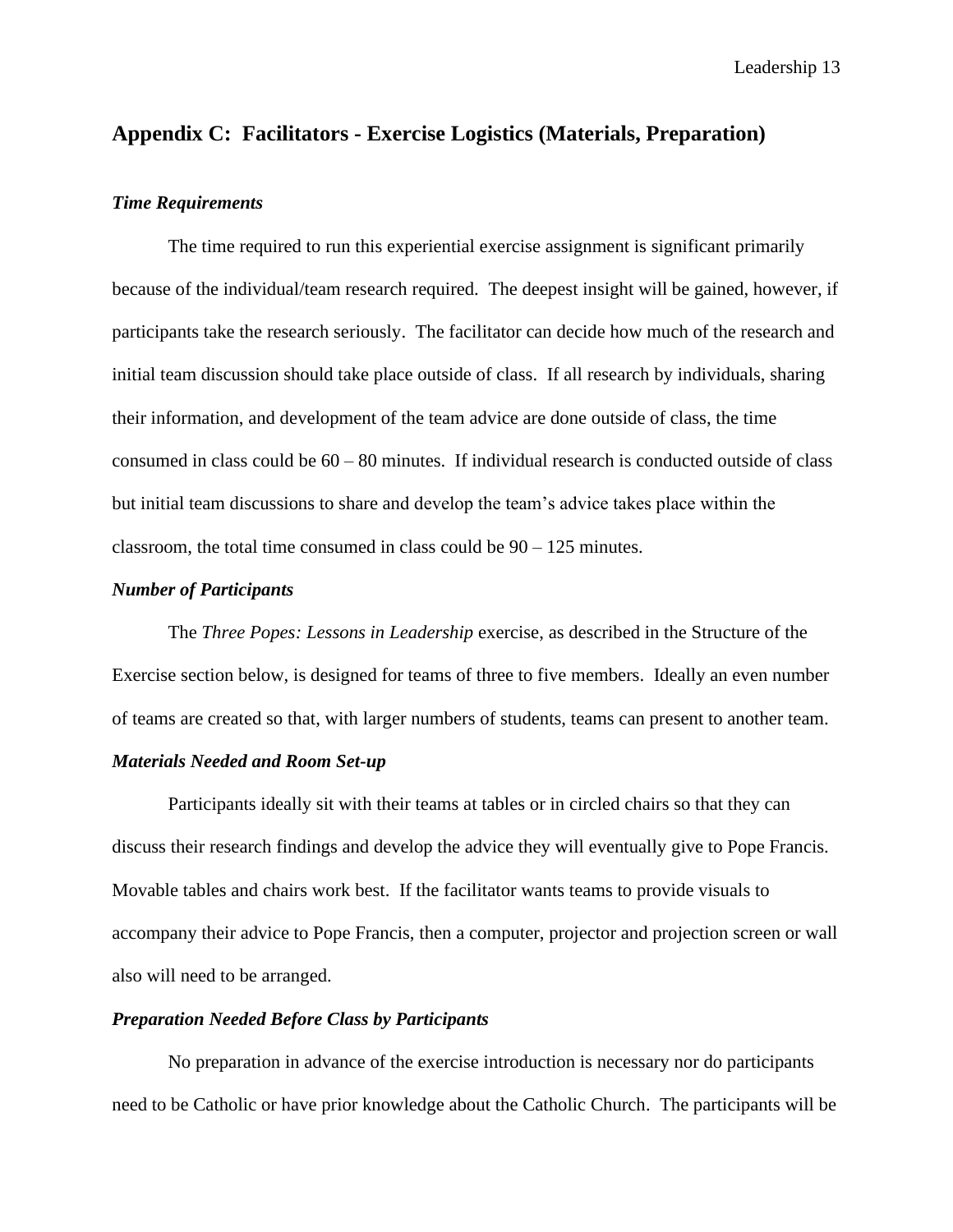conducting extensive research in-between the introduction and when they meet with their teams to develop the team's advice for Pope Francis. The facilitator can ask participants to review a list of leadership concepts and terms frequently associated with leadership. Although the authors have provided some suggested concepts/terms in the debriefing notes (Appendix E), facilitators are encouraged to customize that list as appropriate for their particular course, goals, or students. If dividing up the time on research further is desirable, participants could share research on Pope Francis, as all teams will be reading about him.

## *Preparation Needed by Facilitator*

The facilitator will need to provide physical or electronic copies of the participant instructions and make sure recommended articles are available electronically. If the facilitator decides to take an alternative approach to focusing on three popes—such as focusing on three presidents or other types of leaders—then participant instructions will need to be adjusted accordingly. [Participant instructions for doing the exercise with U. S. presidents are offered as appendices.]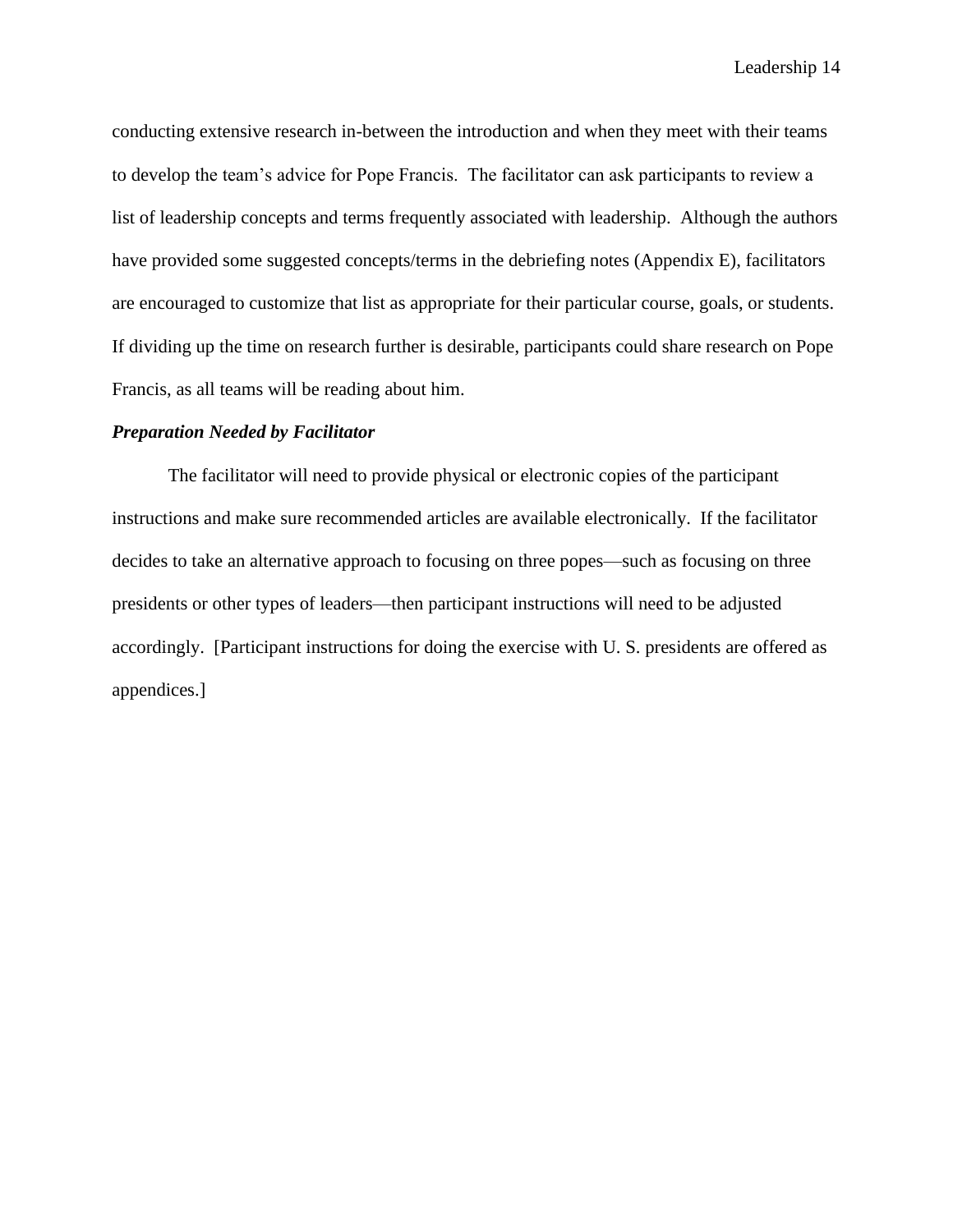# **Appendix D: Facilitators – Step-by-Step Instructions for the Exercise**

This exercise was designed for MBA courses, in which the majority of the participant research and preparation takes place outside of class. Facilitators can decide, however, how to balance the in-class and outside of class work as best for their particular courses.

| <b>Stages of the Exercise</b>                               | <b>Estimated Time</b> |
|-------------------------------------------------------------|-----------------------|
| Stage $#1$ : Introduction and team assignments              | 10-15 minutes         |
| Stage $#2$ : Individual research                            | 2-4 hours             |
| Stage $\#3$ : Teams meet, share, and develop<br>advice      | 30-45 minutes         |
| Stage $#4$ : Team time to develop presentation<br>materials | 2-4 hours             |
| Stage #5: Presentations to Pope Francis                     | 30-35 minutes each    |
| Stage #6: Discussion and debriefing                         | 20-30 minutes         |

### *Stage One: Introduction and team assignments* (*Suggested time: 10 – 15 minutes)*

The facilitator explains the exercise, its goals, the flow of the various activities, and indicates that the advice participants eventually present to Pope Francis will undoubtedly reveal to them important insights about leadership in general, including their own leadership. Then **People to Pope** teams are formed, consisting of three to five people per team. Each team is assigned a previous pope—either Pope John Paul II or Pope Benedict XVI—to research, along with Pope Francis. Participants are instructed to become familiar with their assigned popes and to review (if determined by the facilitator) leadership concepts mentioned in their instructions, as some of the concepts may stimulate their thinking about the leadership approaches of the popes. The facilitator underscores that the more in depth and serious the research, the greater insight participants can expect to take away from the experience.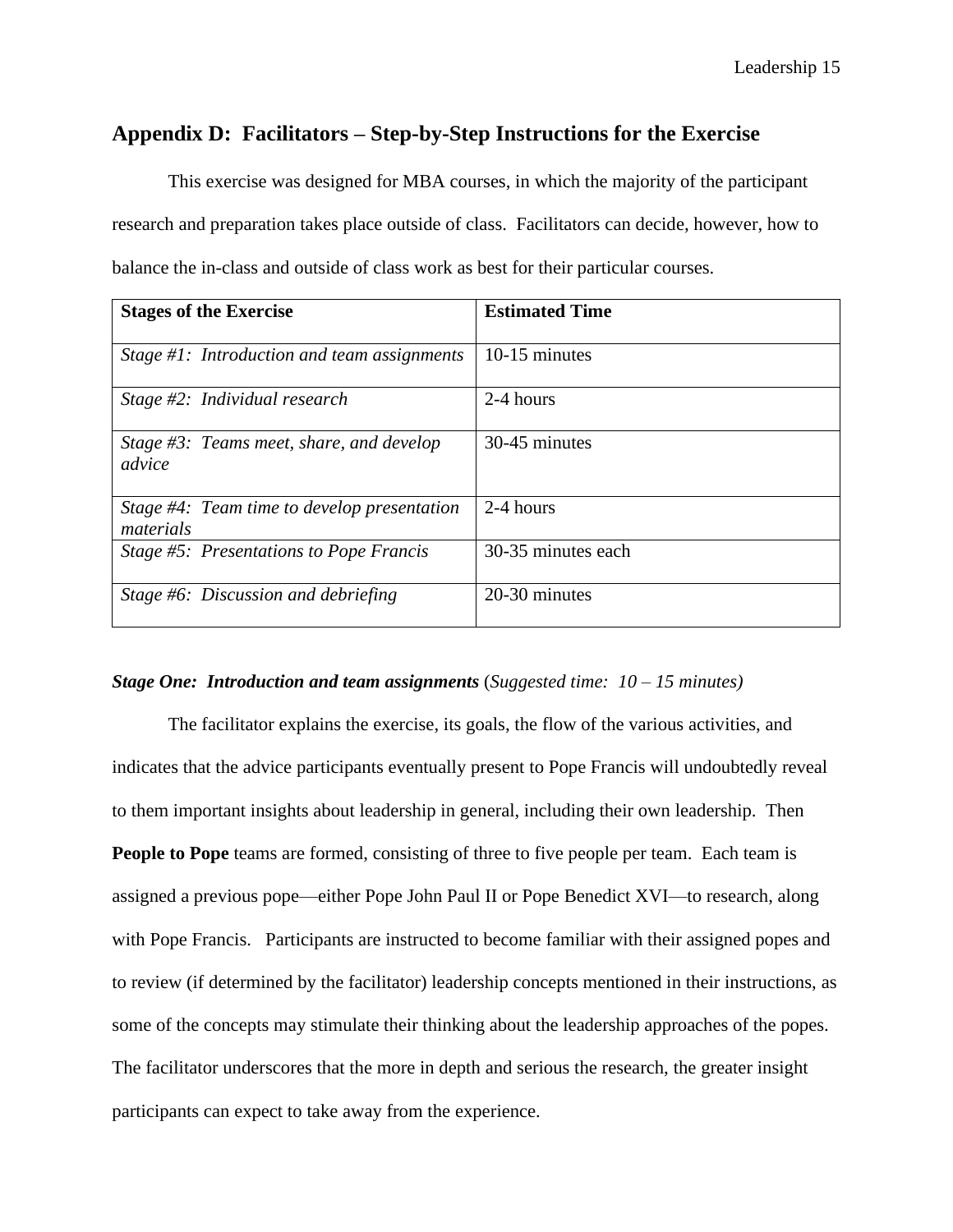## *Stage Two: Individual research* (*Suggested time: 2 – 4 hours)*

Participants conduct their individual research, as instructed, outside of class on the team's assigned popes and review leadership concepts. Appendices G & H provide resources suggestions on both leadership, and biographical sources on each pope to be used as starting points.

### *Stage Three: Teams meet, share and develop advice* (*Suggested time: 30 – 45 minutes)*

Participants get together to share what they learned during their individual research. They review their findings using the lens of several of the leadership concepts and decide whether any of the leadership concepts were reflected (or not) in the approaches and actions of their assigned pope (either Pope John Paul II or Pope Benedict XVI). They begin to develop the major points they want to make in the presentation of their advice to Pope Francis and also determine how they would best summarize the insight they gained about leadership. Individual tasks for completing the team presentation are agreed upon.

*Note:* This stage could take place outside of class, or perhaps via an in-class Zoom using Breakout Rooms. If class time is available, however, holding these discussions in class or virtually offers the advantage of having the facilitator available to answer questions and to ask each team some questions that might stimulate their thinking.

## *Stage Four: Team time to develop presentation materials* (*Suggested time: 2 – 4 hours)*

Each team is asked to create an engaging  $10 - 15$ -minute presentation that showcases their research and the essence of the popes they have been assigned—emphasizing the popes' backgrounds, personality traits, and effectiveness in dealing with leadership challenges. On the Internet, students will find ample visual content to enliven their presentations.

#### *Stage Five: Presentations to Pope Francis* (*Suggested time: 30 – 35 minutes)*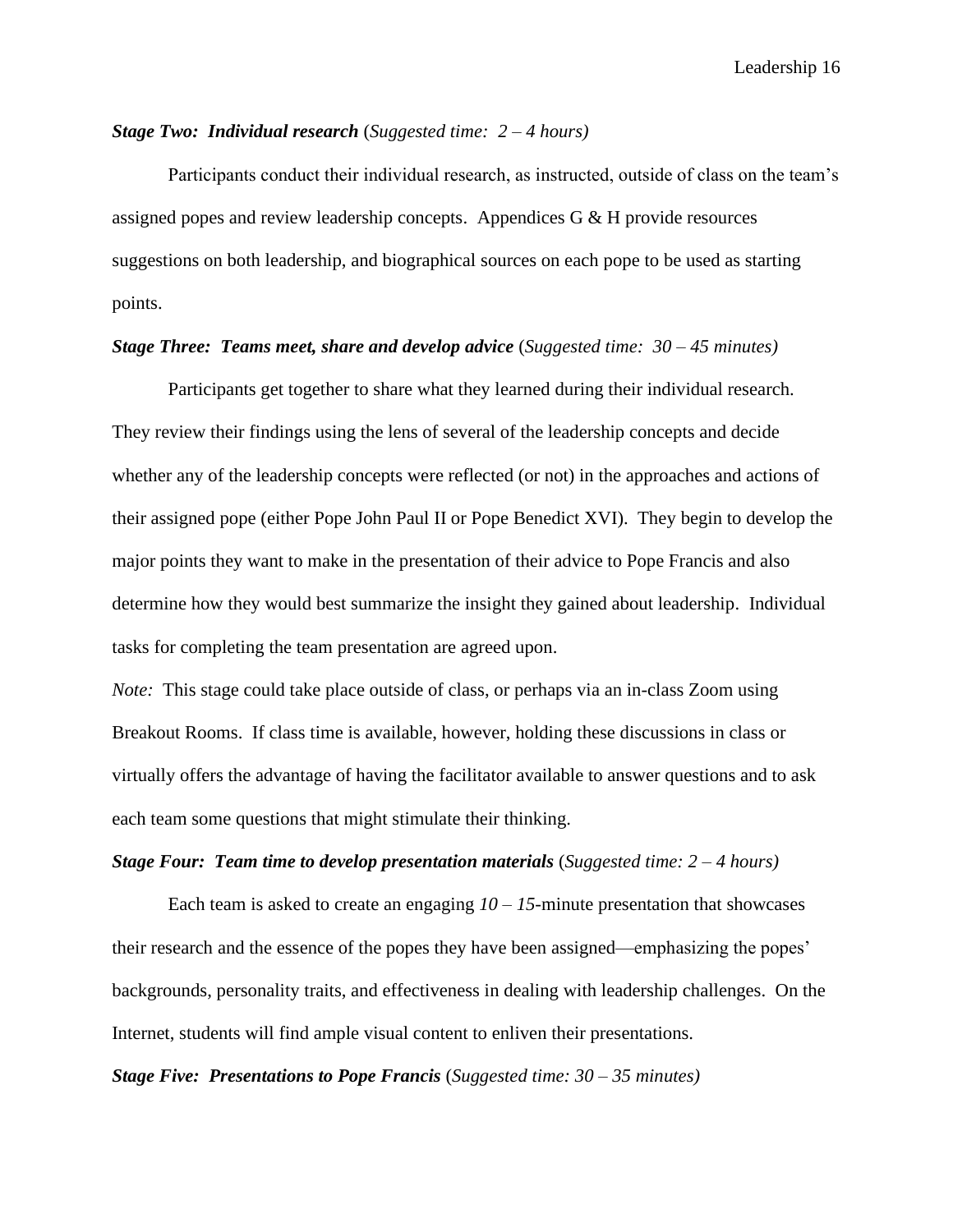The team members who explored Pope John Paul II present their ideas and advice to Pope Francis, represented by the remainder of the class participants. The representatives of Pope Francis (i.e., the rest of the class) may ask questions for clarification or elaboration. Then the Pope Benedict XVI team members present their ideas and advice to Pope Francis (i.e., the rest of the class), followed by questions and answers. If there are multiple teams exploring the same papal predecessors and too much time would be required to have each team present their advice to the rest of the class, then teams can present to another team, whose members have studied the other papal predecessor.

## *Stage Six: Discussion and debriefing* (*Suggested time: 20 – 30 minutes)*

This last stage is critical. Facilitators can ask participants questions about the experience itself as well as insight gained about leadership. For the popes, suggestions for potential questions follow in Appendix E.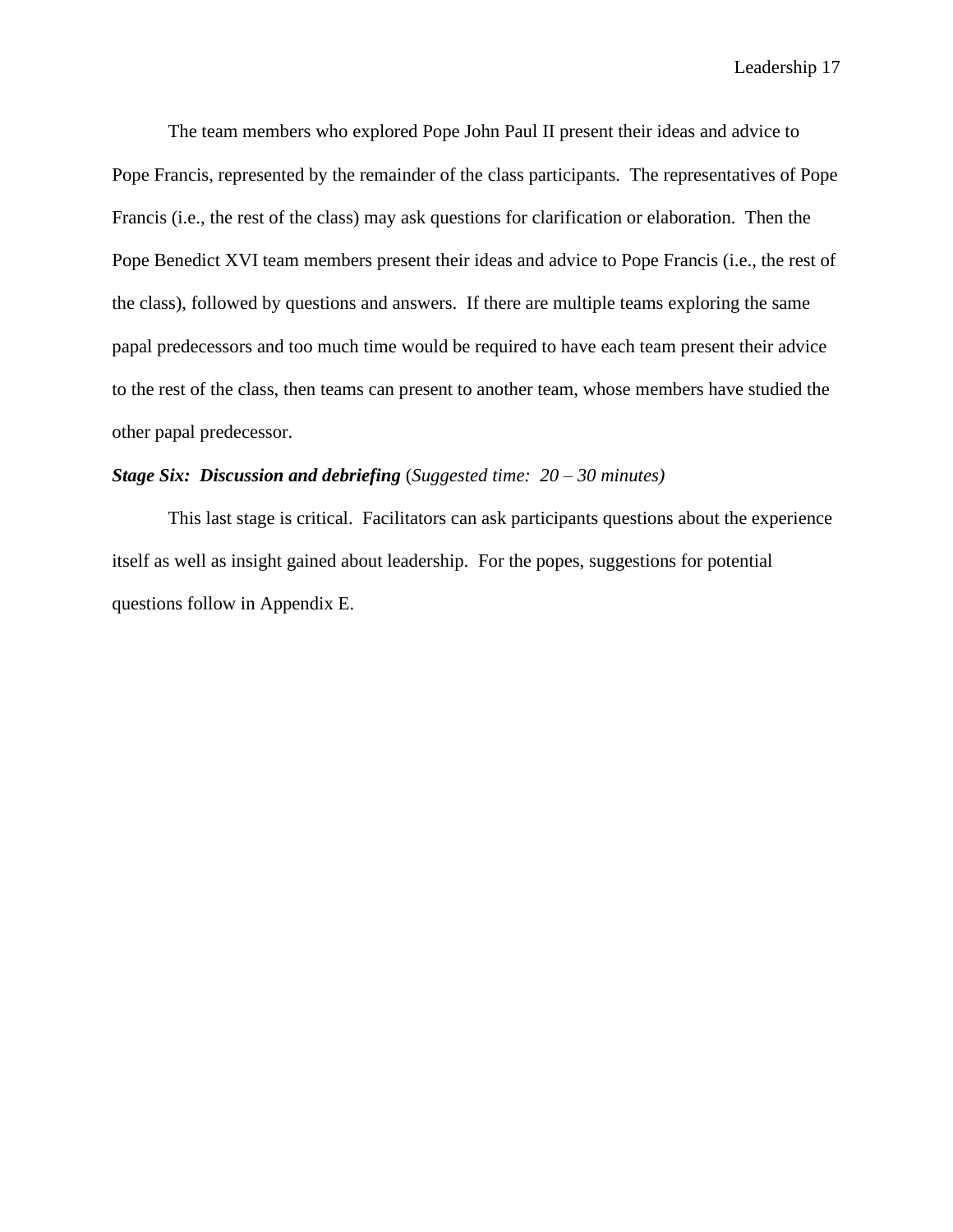# **Appendix E: Facilitators - Debriefing Discussions (***for* **Popes)**

Facilitators will want to conduct debriefing discussions in ways that are consistent with the

learning objectives of their particular courses. There could be several different areas on which to

focus.

But whether researching **popes** or **other leaders**, participants can be given opportunities to

discuss their perspectives on the *experience* itself.

- What was it like conducting the research?
- What were the most challenging aspects of the experience?

*In response to the above questions, students typically mention they found themselves challenged by the sheer amount of research sources for each pope and had to find ways to navigate all of it. Some admitted they found Wikipedia informative and verified historical facts using the Vatican sources.* 

• What helped or hindered in achieving various team goals? Probe for the 'whys' as well as what might have made the challenges easier.

*Students often mentioned that they found the Appendix B template helpful while doing biographical and historical research on the popes. It helped them to see where the team might be missing important parts of each pope's storyline.* 

• How did the team go about making decisions? How did the team meld individual

opinions into team opinions?

## **For those studying the three popes:**

An important area of questioning could be to discuss the challenge of relating what they

learned in their research to a pope's leadership style, communication, and approach to mission.

• Did any of the concepts we have been studying help you to better understand the popes' styles or priorities?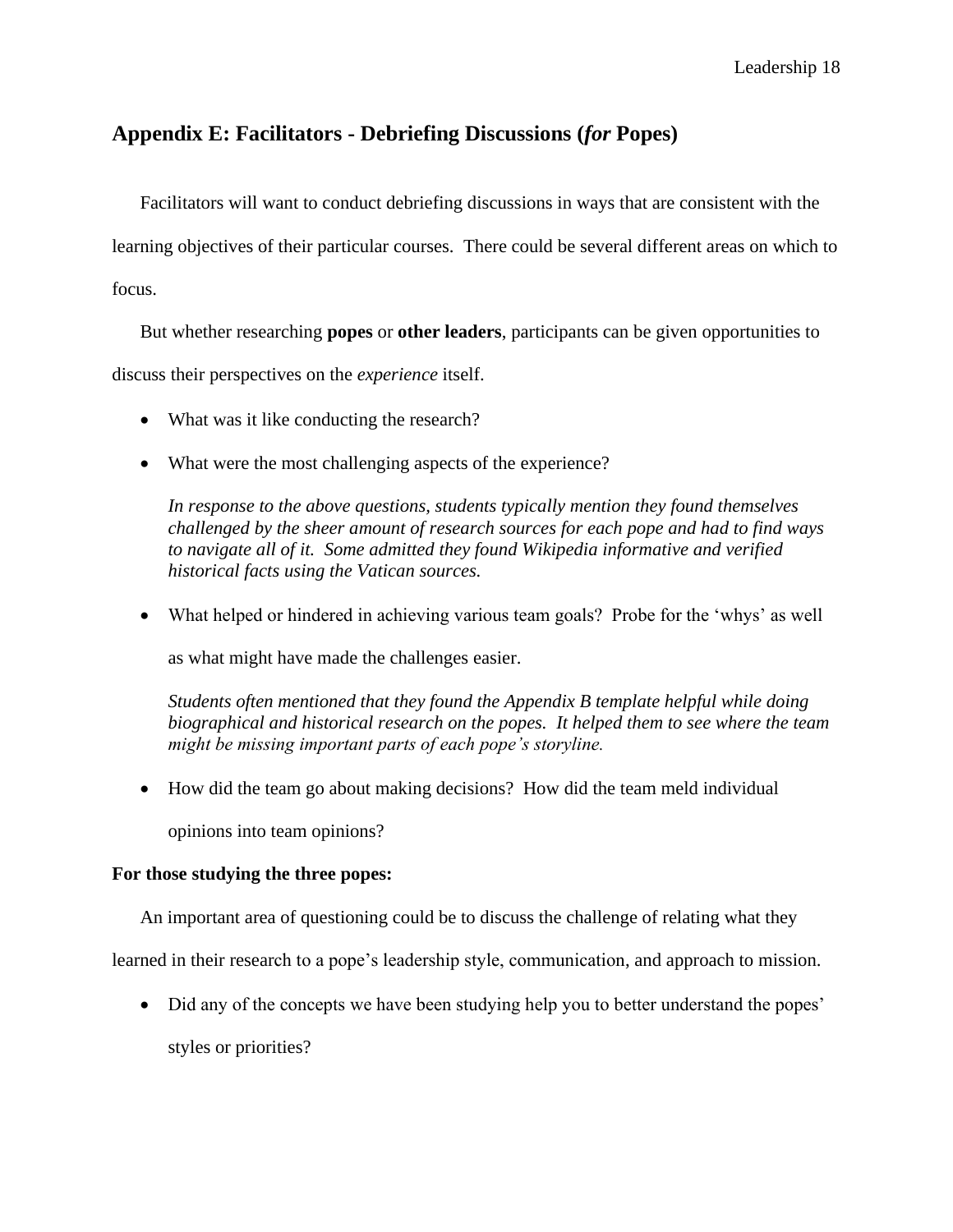*Students often mention that researching the popes gave them real examples of how a leader's communication style, authenticity, emotional intelligence, temperament, personality, and charisma contribute to how they are perceived as leaders.* 

• To what degree were the popes you studied endeavoring to build upon or repudiate a

predecessor's legacy? Or were they instead more intent on charting their own course and

legacy?

*Students often observe there was a closer connection between Pope Benedict XVI and Pope John Paul II—decades working together and sharing more conservative viewpoints. Yet, they do not and should not see that Pope Francis is repudiating anything that Pope Benedict XVI supported.* 

- How could the personal agendas/missions of each pope be described?
- To what degree were/are the personal agendas/missions different for the three popes, or were/are they—in fact—much more similar than the "face" each pope projected to internal and external stakeholders of the Church?
- How might significantly different personal agendas/missions have an impact on each pope's leadership style?

Discussing issues related to organizational culture also can be fruitful—especially how the popes were both influenced by and may have been trying to influence the organizational culture of the Church.

- How would you describe the organizational culture of the Church?
- How did the various popes go about driving change?
- How did they articulate their personal mission in support of the broader Church mission?
- What were some concrete and symbolic actions they took to achieve those missions?
- How did they try to motivate followers?
- To which followers were they trying to appeal?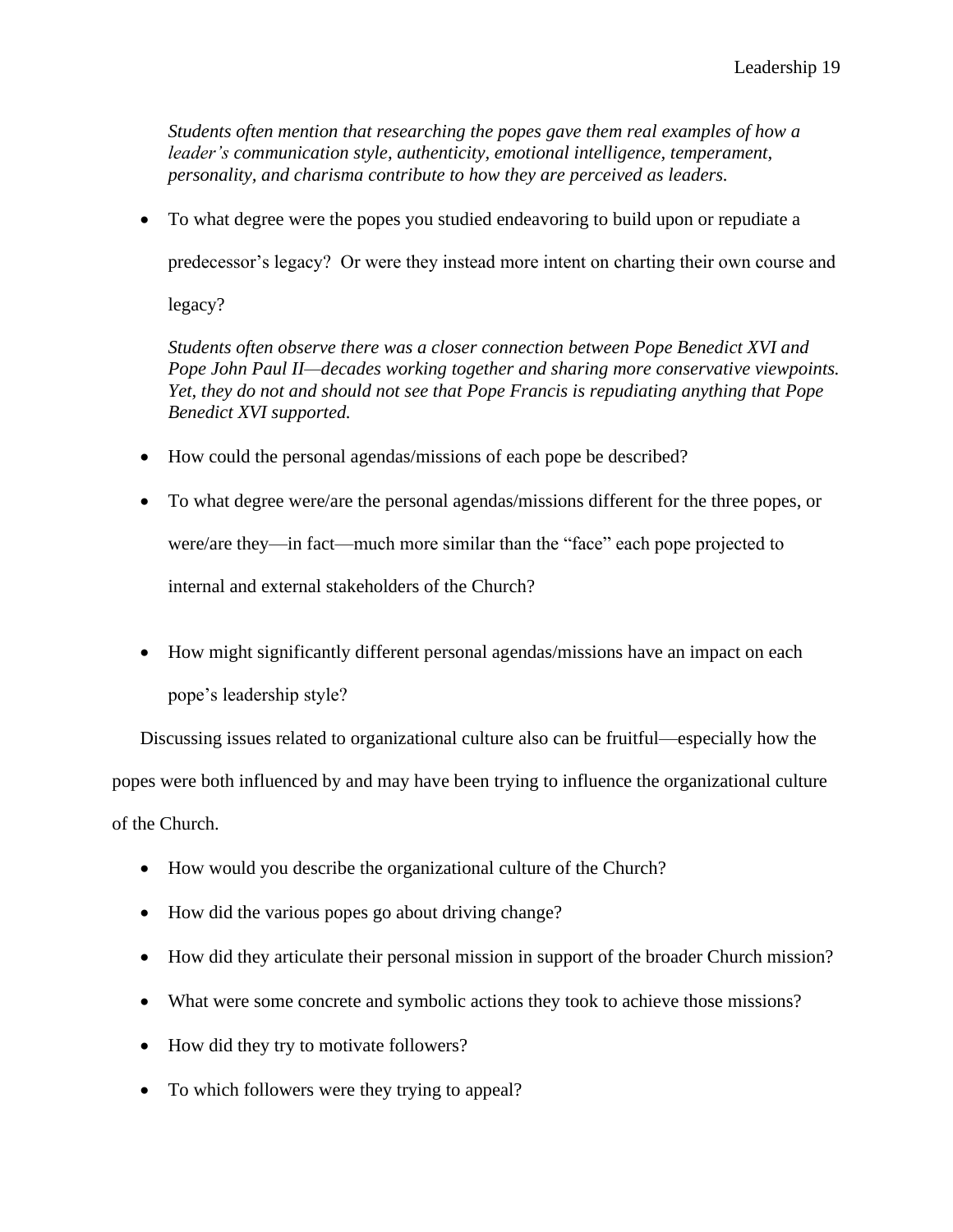Another important area of questioning could depend on the degree to which teams integrated some leadership concepts to help explain papal behavior. The facilitator may choose to ask questions about selected leadership concepts/ideas/buzzwords.

- Did your assigned pope's communication style affect his efforts to communicate with different kinds of constituencies?
- Do you think the national culture of the country from which the pope came influenced his behavior or priorities?
- Were there crucible moments in each pope's life that informed his behavior or purpose going forward?
- Do you think your pope was perceived as 'authentic?'
- How did your pope's personality traits influence his approach? Among the personality topics, there could be interesting discussions regarding
	- o humility (related to servant leadership and Level 5 leader ideas),
	- o charisma (which usually stimulates debates on whether a leader must be charismatic in order to be effective), or
	- o emotional intelligence.

The more we learn about these men, it is clear that they operated as executive leaders in different times, each of which presented different challenges, crises, and opportunities. The complex interplay between a given leader's personality, background, skills, and approach—for the time and context within which they needed to lead—may mean that there can be no set recipe for leadership success. Yet we can certainly learn from other leaders how they approached their challenges/opportunities in their given time and context.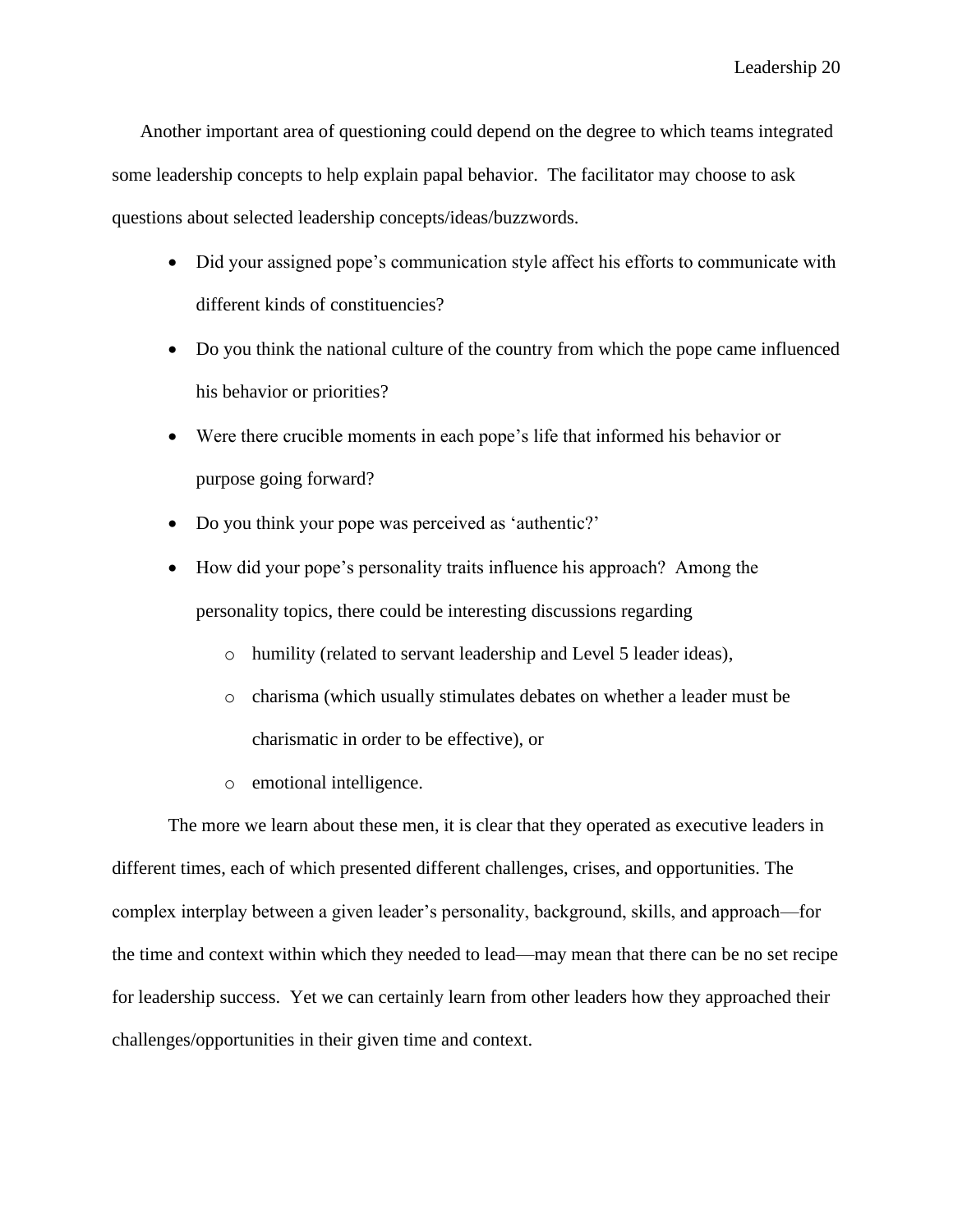o Did your team come across aspects of leadership that you see as universal and important

for all leaders?

*Participants often mention things like this:* 

- *Leaders can get better at leading, which is in line with what Kouzes and Posner state, "Leadership is not a place, it's not a gene, and it's not a secret code that cannot be deciphered by ordinary people. The truth is that leadership is an observable set of skills and abilities ... any skill can be strengthened, honed, and enhanced, given the motivation and desire, the practice and feedback, and the role models and coaching." (Kouzes & Posner, 2002, p. 386).*
- *Having a high level of emotional intelligence is critical to getting others to follow.*
- *Extraordinary communication skills inspire others to enthusiastically follow, especially knowing how to connect with different audiences in trying to your message across.*
- o Did you come across aspects of leadership that you saw as not so productive for leaders?

Such discussions can ensure that there is leadership insight for all to take away.

o Popes choose their own names once elected. They do this typically within hours of being

elected. What, if anything, do you think about the names they chose for themselves?

What message, if any, might they have been trying to send to the world, the Church, or

the laity by the names they chose?

■ *Profoundly affected by World War II, being anti-Nazism but nonetheless conscripted into Hitler's Youth, Pope Benedict XVI chose his name in honor of Benedict XV who shepherded the Church after the turmoil caused by World War I and in honor of Saint Benedict widely admired in Europe and Germany for advancing the Benedictine Order and spreading Christianity throughout Europe.*

*Therefore, participants might be expected to point out that Pope Benedict XVI's choice of name reflected his desire to maintain peace on the Continent and to encourage Catholics in Europe to more closely adhere to the traditional teachings of the Church with respect to being against same-sex marriage, birth control, homosexuality as a lifestyle, abortion, and Catholics taking communion if divorced.* 

■ *On the other hand, Pope John Paul II is rumored to have wanted to choose a Polish saint's name, ever the romantic Pole, but was dissuaded by Vatican*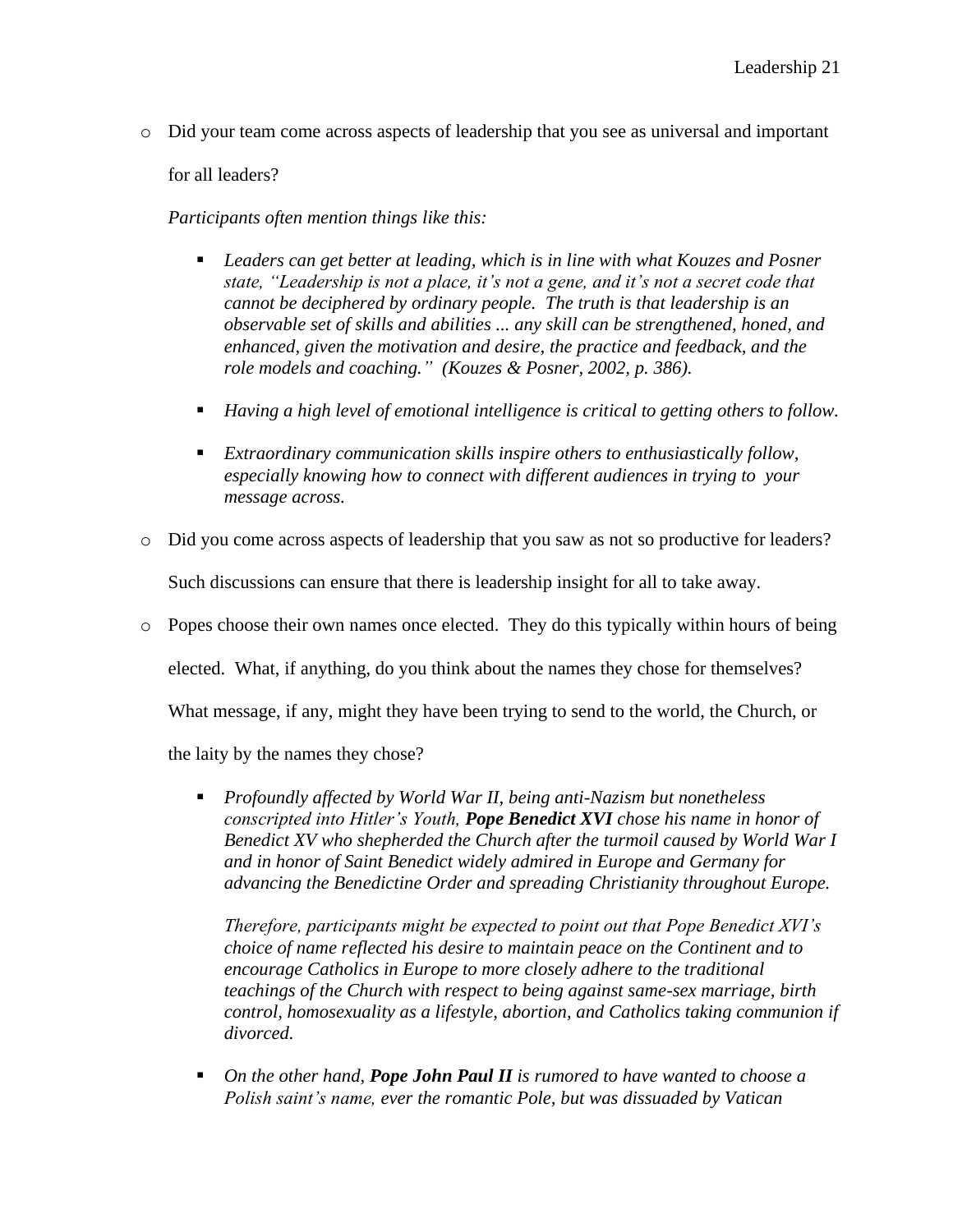*advisors and chose instead his name in honor of Pope John Paul I (who had lasted as pope for only a few months) and Pope Paul VI, his two predecessors.* 

- *Pope Francis' choice of name clearly reflected his more progressive priorities and view of how the Church should prioritize its mission. He picked Francis in honor of Saint Francis of Assisi, a man who was dedicated to the poor and downtrodden and who believed in peace and respecting God's creations.*
- o And most importantly, are there "takeaways" from this exercise that will help you on

your own leadership journey? Explain what those are.

*If participants are having a hard time with this question, pose the following questions:* 

- o In the last few decades, how has the role of the leader changed?
	- The old rules are changing, even for popes. Increasingly hierarchy is yielding to *flatter organizations, matrix organizations, multidisciplinary work teams predicated on the notion that individuals closer to the "front lines" have valuable perspectives that should not be ignored by the leaders at the top. While Benedict was decidedly more of a "command and control" pope, Francis rejects that leadership style with his push towards more decentralized decision-making by local bishops. Regardless, there has been no significant distance between the two about Church doctrine.*
- o To what degree does leadership excellence lead to enterprise success?
	- *Pope Francis' humanness has done much to re-energize the Church. Of interest is the fact that he has not deviated to any great extent in the doctrinal teachings of the Church, though he is delivering the Church's message in a less severe way. He graciously expresses admiration for his predecessors, including Pope Benedict XVI. Compared to Pope Benedict, his message comes across in a less judgmental way.*

*In Pope Francis' words: "Yes, I believe that this is a time for mercy. The Church is showing her maternal side, her motherly face, to a humanity that is wounded. She does not wait for the wounded to knock on her doors, she looks for them on the streets, she gathers them in, she embraces them, she takes care of them, she makes them feel loved." (Pope Francis, 2016, p. 6).* 

*Like a Level 5 leader (Collins, 2005), Pope Francis' humility is likely to resonate in ways that better ensure the Church's relevance in the 21st century. (Krames, 2015).*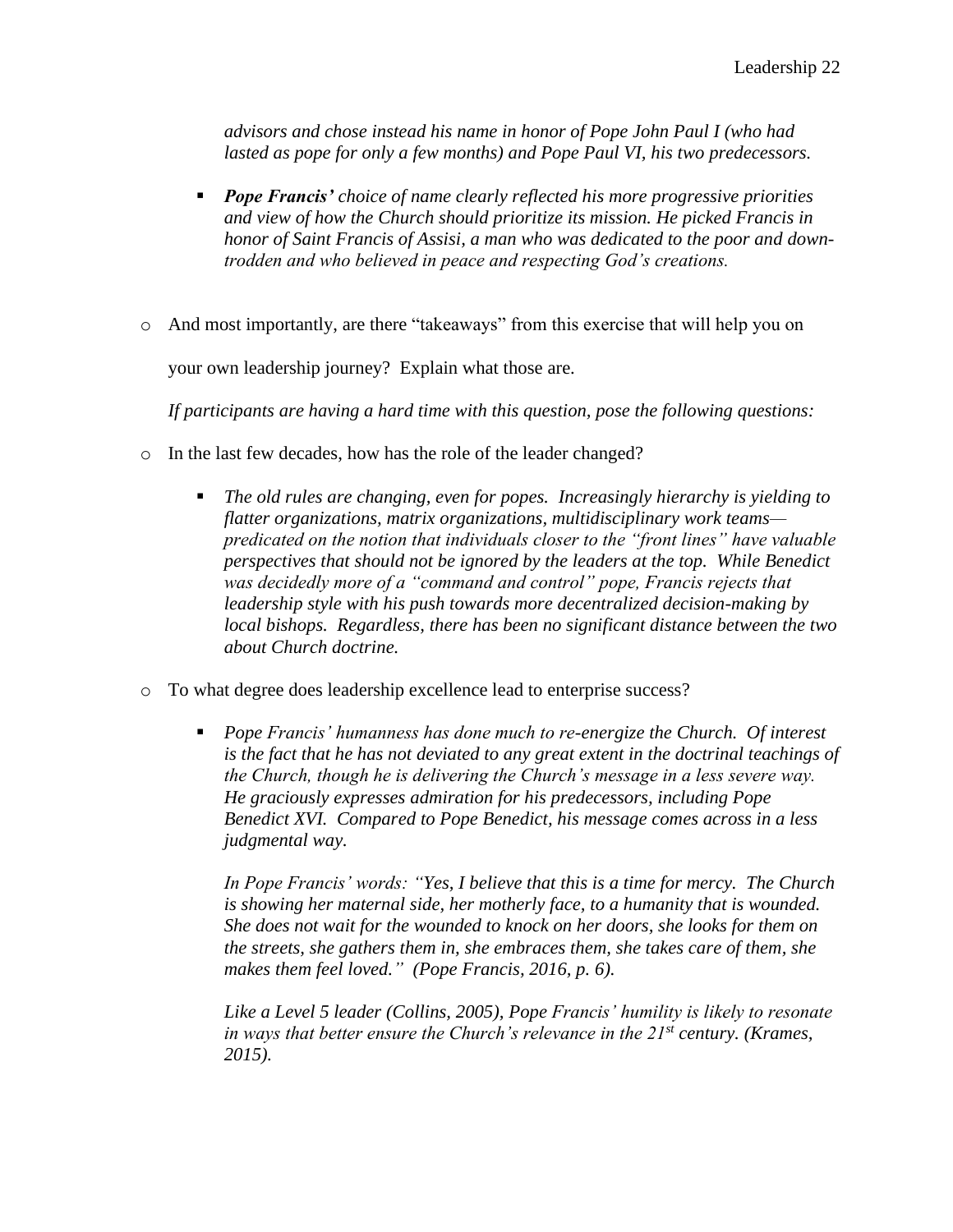## **Appendix F: Facilitators - Exercise Outcomes and Experiences**

As discussed, the exercise has been used in two MBA courses where students concentrate on developing their management and leadership skills and competencies. As always, we are somewhat concerned with whether the students will put in the required time and research to extract the level of learning that the exercise is structured to provide. To serve as a catalyst for what could be a large research effort, the authors have identified many traditional and online research resources (Appendices G & H), including the Papal Archives, Wikipedia, and major news outlets to readily commence biographical research.

Clearly, the exercise has the side benefit of getting students to speak and give advice to others—a crucial skill for business professionals trying to advance in their careers. Their critical thinking and team-building skills are likely to be enhanced as they are asked to seek consensus in their final recommendations to Pope Francis. Students in the aforementioned courses found the exercise to be of value, especially because it brought forth interesting examples of the importance of leadership in advancing an organization's mission and the importance of crafting one's own authentic leadership style.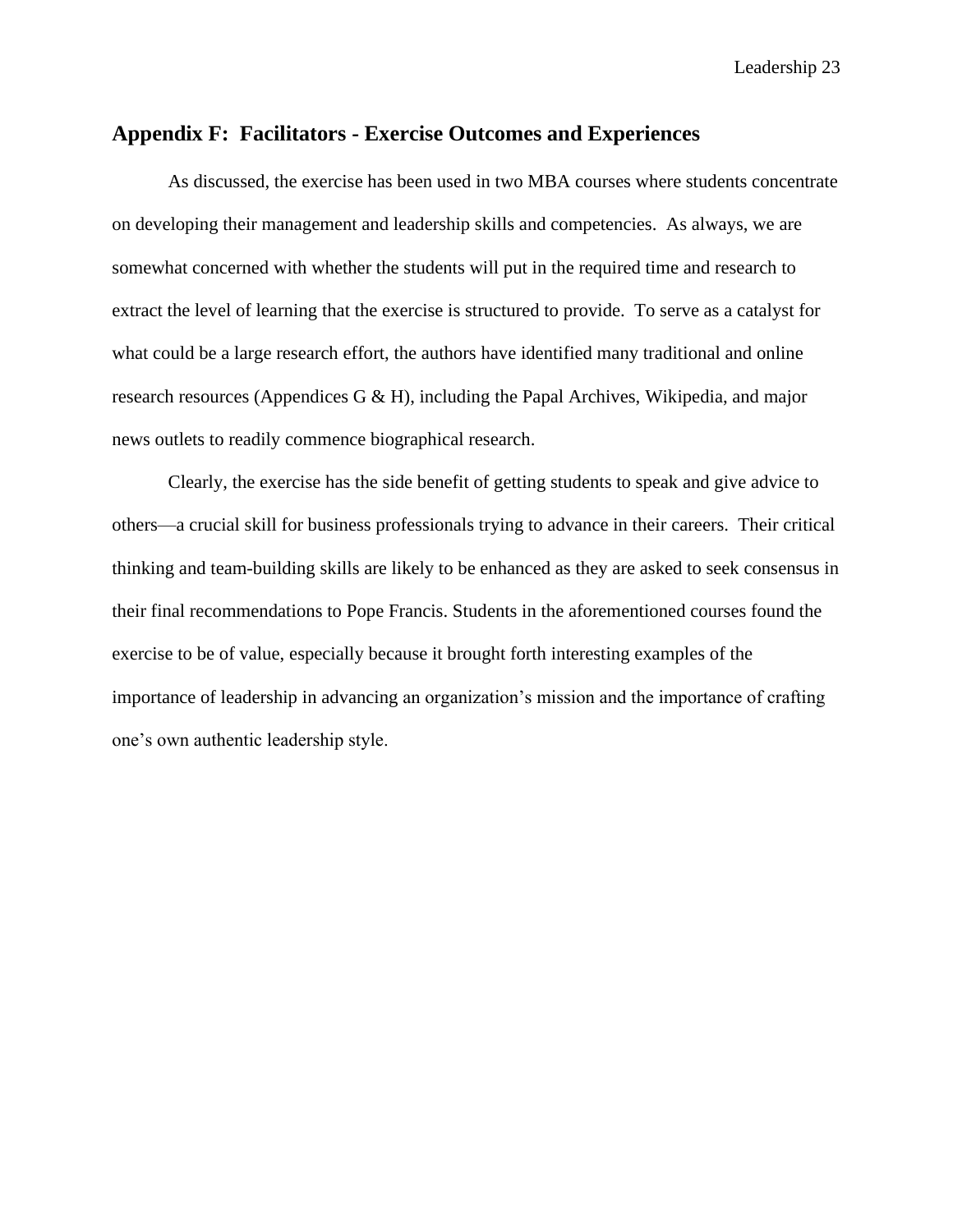## **Appendix G: Leadership Resources in General and by Theme**

## *I. Online Sources*

While leadership and management textbooks will have sections on major

leadership theories, here are some additional Internet sources that can be used for

quick reviews:

- o [http://changingminds.org/disciplines/leadership/theories/leadership\\_theories.htm](http://changingminds.org/disciplines/leadership/theories/leadership_theories.htm)
- o <http://www.leadership-central.com/leadership-theories.html#axzz3x9RqBP50>
- o [http://www.referenceforbusiness.com/management/Int-Loc/Leadership-Theories](http://www.referenceforbusiness.com/management/Int-Loc/Leadership-Theories-and-Studies.html)[and-Studies.html](http://www.referenceforbusiness.com/management/Int-Loc/Leadership-Theories-and-Studies.html)
- o <https://www.mindtools.com/pages/article/leadership-theories.htm>

## *II. Articles and Books*

Below are selected leadership articles or books, organized by themes considered

relevant to the *Three Popes: Lessons in Leadership* activity.

## **General Leadership**

Bennis, W. G. (1989). *On becoming a leader.* Reading, MA: Perseus Books.

- Bennis, W. G. (2004). The Seven Ages of the Leader (reprint). *Harvard Business Review*, *82*(1), 46-53.
- Cuddy, A. C., Kohut, M., & Neffinger, J. (2013). Connect, then lead. *Harvard Business Review*, *91*(7/8), 55-61.
- Dubrin, A. J. (2019). *Leadership: Research findings, practice, and skills*, 9<sup>th</sup> ed. Boston, MA: Cengage Learning.
- Goffee, R., & Jones, G. (2010). Think again: What makes a leader? *Business Strategy Review*, *21*(3).
- Goffee, R., & Jones, G. (2006). The art of followership. *European Business Forum*, *25*, 22-26.

Goleman, D. (2004). What makes a leader? *Harvard Business Review*, *82*(1), 82-91.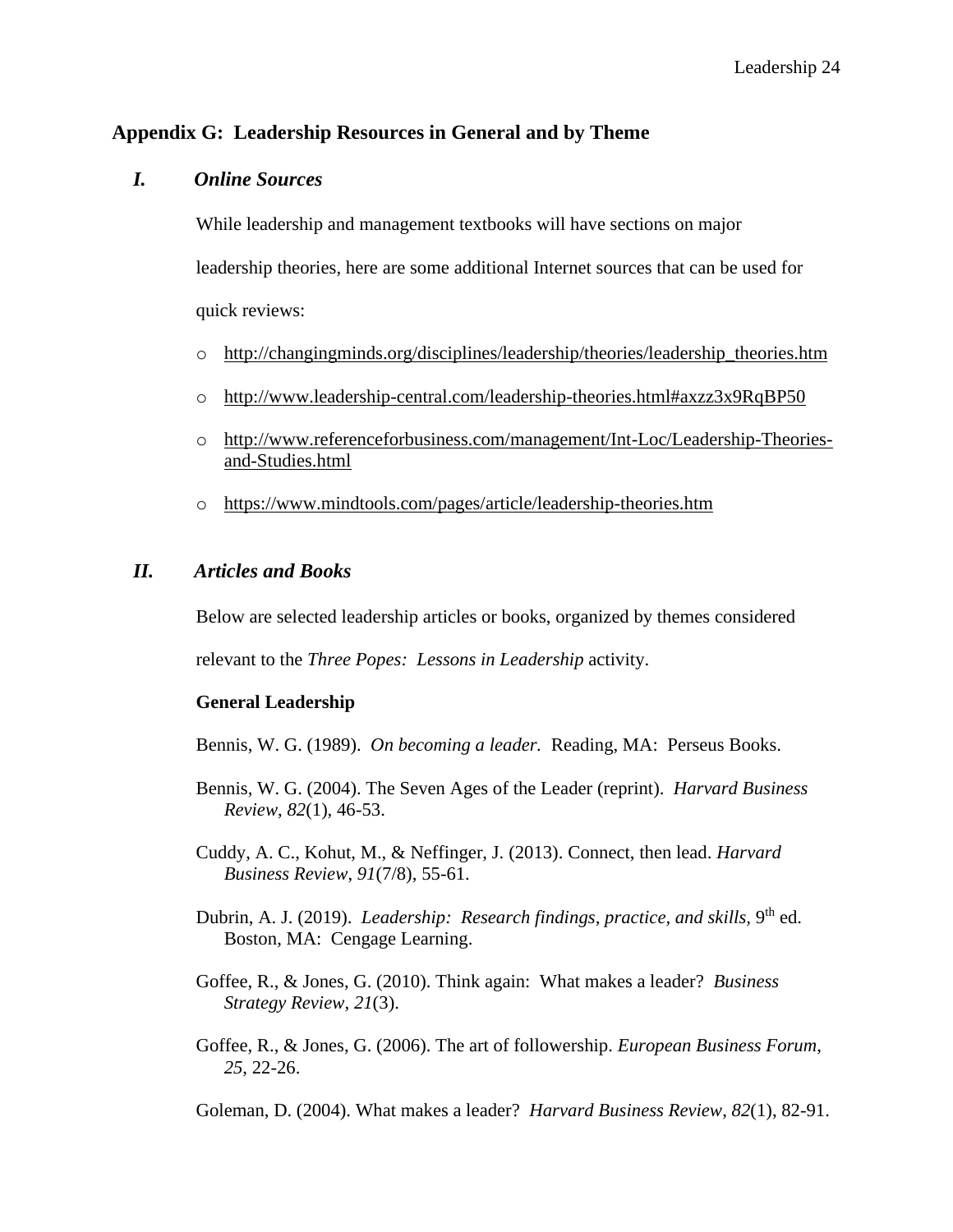- Goleman, D., Boyatzis, R., & McKee, A. (2001). Primal leadership: The hidden driver of great performance. *Harvard Business Review*, *70*(11), 42-51.
- Kellerman, B. (2007). What every leader needs to know about followers. *Harvard Business Review*, *85*(12), 84-91.
- Kotter, J. P. (2001). What leaders really do. *Harvard Business Review*, *79*(11), 85- 96.
- Kouzes, J., & Posner, B. (2009). Five best practices. *Leadership Excellence*, *26*(7), 3-4.
- Kouzes, J. & Posner, B. (2011). Leadership begins with an inner journey. *Leader To Leader*, (60), 22-27. doi:10.1002/ltl.464.
- Kouzes, J., & Posner, B. (2010). Leadership truths. *Leadership Excellence*, *27*(8).
- Kouzes, J., & Posner, B. (2012). Leadership challenge. *Leadership Excellence*, *29*(8), 3-4.
- Mayo, A. J. & Nohria, N. (2015). *In Their time: The greatest business leaders of the twentieth century.* Boston, MA: Harvard Business School Publishing Corp.

### **Leadership Traits and Behavior**

*Trait-based Leadership, Charisma, Emotional Intelligence, Leadership Style & Communication, Transactional vs. Transformational Leadership*

#### *Trait-based Leadership:*

Zaccaro, S. J. (2007). Trait-Based Perspectives of Leadership. *American Psychologist*, *62*(1), 6–16.

#### *Charisma:*

Conger, J. & Kanungo, R. (1998). *Charismatic leadership in organizations.*  Thousand Oaks, CA: Sage Publications.

## *Emotional Intelligence:*

Goleman, D., & Boyatzis, R. (2008). Social intelligence and the biology of leadership. *Harvard Business Review*, *86*(9),74-81.

#### *Leadership Style and Communication:*

Vries, R. (2012). Personality predictors of leadership styles and the self-other agreement problem. *The Leadership Quarterly, 23*, 809-821.

#### *Transactional vs. Transformational Leadership:*

Howell, J. M., & Avolio, B. J. (1993). Transformational leadership, transactional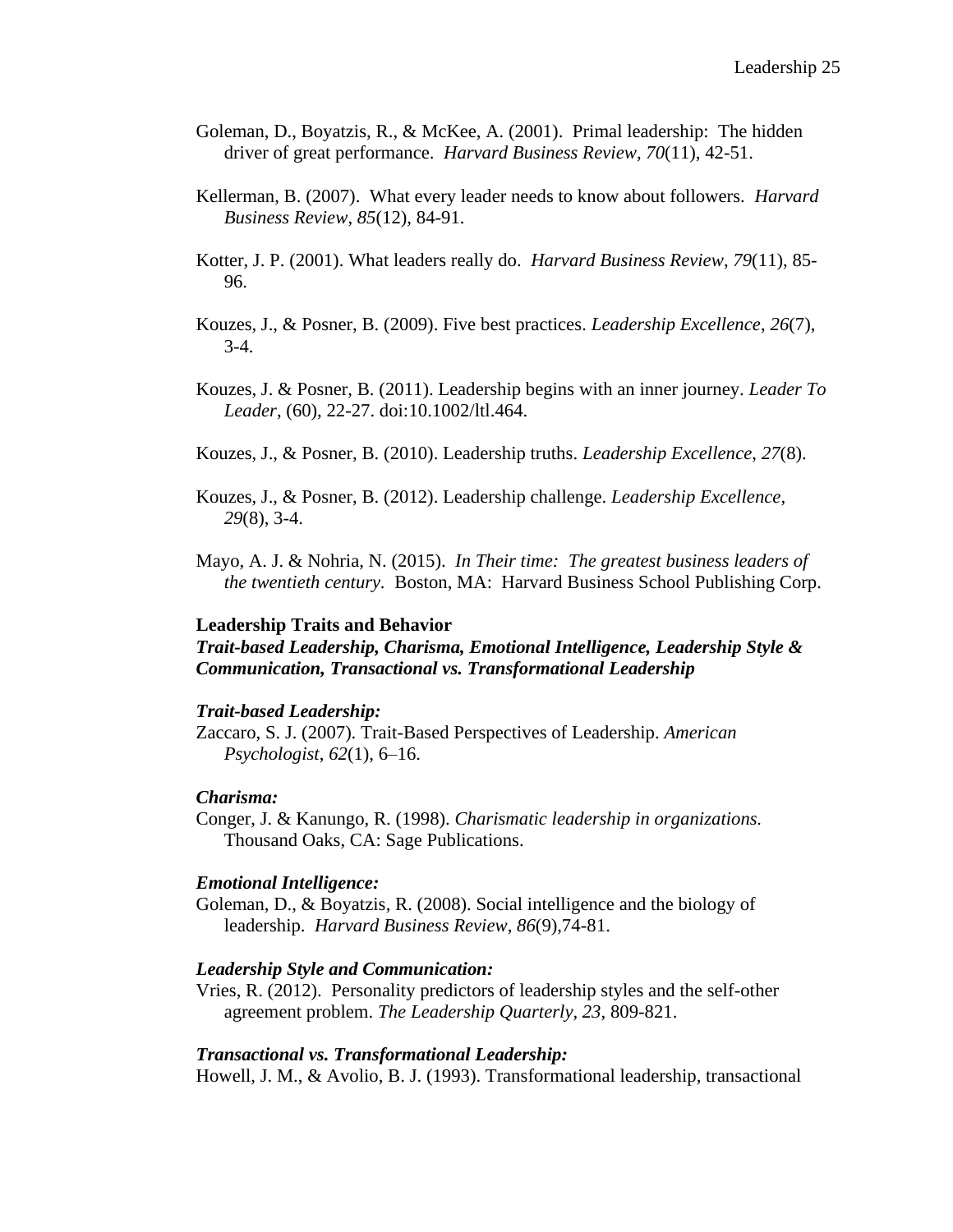leadership, locus of control, and support for innovation: Key predictors of consolidated-business-unit performance. *Journal of Applied Psychology*, *78*(6), 891–902.

## **Servant Leadership**

- Greenleaf, R. K. (2002). *Servant leadership: A journey into the nature of legitimate power and greatness,* 25<sup>th</sup> anniversary ed. New York: Paulist Press.
- Mulinge, P. (2018). The anchor of servant-leadership. *The International Journal of Servant-Leadership, 12*(1), 195-228.
- Peterson, S. J., Galvin, B. M., & Lange, D. (2012). CEO servant leadership: Exploring executive characteristics and firm performance. *Personnel Psychology*, *65*(3), 565–596.
- Sousa, M., & Dierendonck, D. (2017). Servant leadership and the effect of the interaction between humility, action, and hierarchical power on follower engagement. *Journal of Business Ethics*, *141*(1), 13–25.

## **Leadership and Organizational Performance** *(Level 5 Leadership* **and** *Authenticity)*

- Bartlett, C. A., & Ghoshal, S. (1995). Changing the role of top management: Beyond systems to people. *Harvard Business Review*, *73*(3), 132–142.
- Caldwell, C., Dixon, R., Floyd, L., Chaudoin, J., Post, J., & Cheokas, G. (2012). Transformative leadership: achieving unparalleled excellence. *Journal of Business Ethics*, *109*(2), 175–187.
- Goleman, D. (2000). Leadership that gets results. *Harvard Business Review*, *78*(3/4),78-90.
- Kaiser, R. B., Hogan, R., & Craig, S. B. (2008). Leadership and the fate of organizations. *American Psychologist*, *63*(2), 96–110.
- Nohria, N., Joyce, W., Roberson, B. (2003). What really works. *Harvard Business Review*, *81*(7), 42-52.
- Yukl, G. (2008) How leaders influence organizational effectiveness. *The Leadership Quarterly,* (12), 708-722.

### *Level 5 Leadership:*

Collins, J. (2005). Level 5 leadership: The triumph of humility and fierce resolve. *Harvard Business Review*, *83*(7/8), 136-146.

## *Authenticity:*

George, B., Sims, P., McClean, A., & Mayer, D. (2007), Discovering your authentic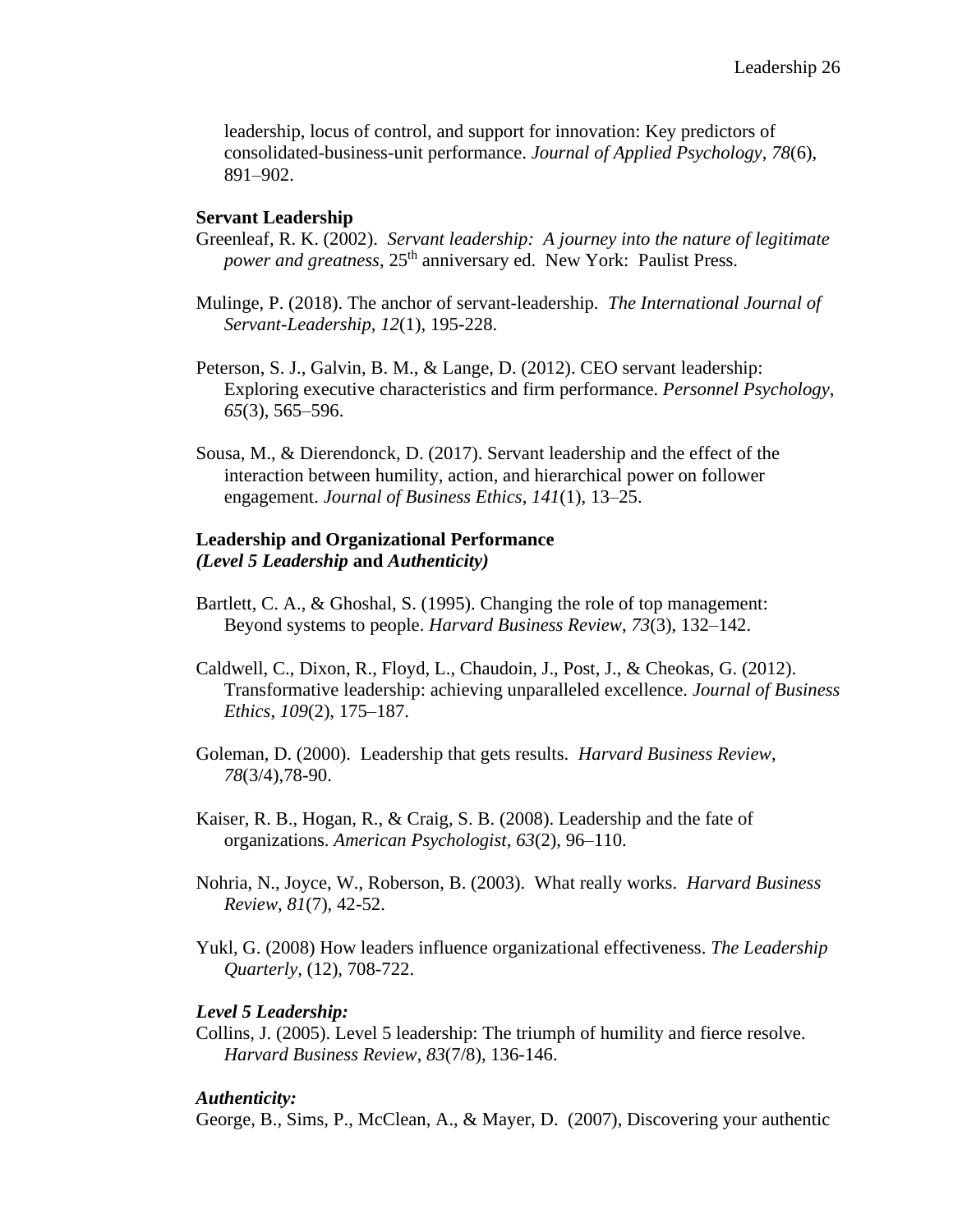leadership. *Harvard Business Review*, *85*(2), 129-138.

- Goffee, R., & Jones, G. (2005). Managing authenticity: The paradox of great leadership. *Harvard Business Review*, *83*(12), 86–94.
- Ibarra, H. (2015). The authenticity paradox. *Harvard Business Review*, *93*(1/2), 52-59.
- Kennedy, F., & Kolb, D. (2016). The alchemy of leadership: Lessons from a presidential campaign. *University of Auckland Business Review*, *19*(2), 6–15.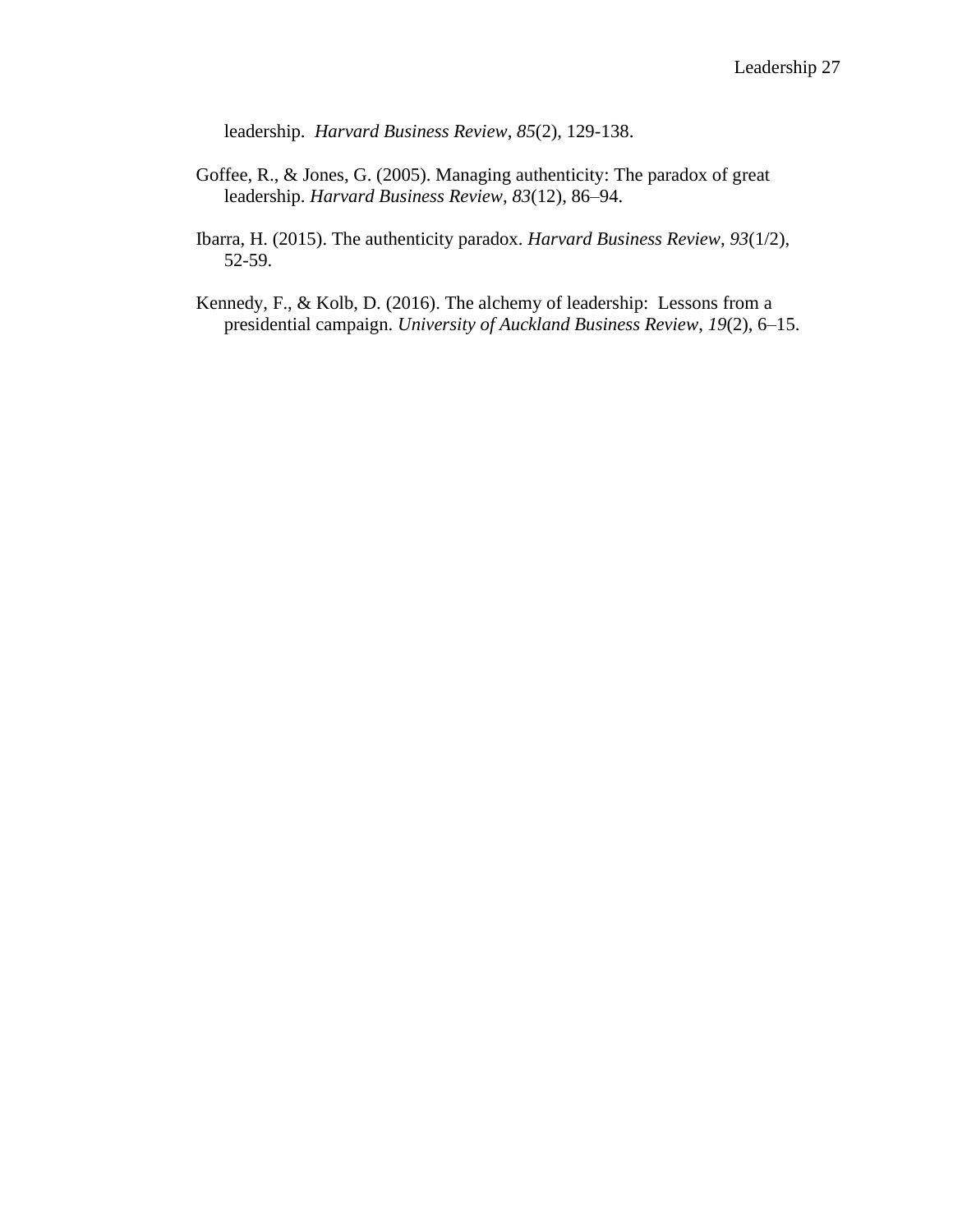## **Appendix H: Research Resources: Popes**

## *I. General Sources and Online Sources*

- The Holy See: Vatican Archives <http://www.vatican.va/content/vatican/en.html> which include Motu Proprio (papal proclamations), speeches, travel information, letters, daily meditations, audiences, and biographical information for each Pontiff:
	- <http://www.vatican.va/content/john-paul-ii/en.html>
	- <http://www.vatican.va/content/benedict-xvi/en.html>
	- <http://www.vatican.va/content/francesco/en.html>
- Major News Organizations: CNN, BBC, *The New York Times*, *The Wall Street Journal*
- Specialized Catholic News Organizations: *Catholic World News*, *Commonweal* (www.commonwealmagazine.org), *Crux*, *National Catholic Reporter*, *Rome Reports*, *The Guardian*, *Vatican News*
- Blogs/Weekly Columns: "All Things Catholic" (John L. Allen, Jr.'s weekly column)
- Wikipedia: with specific attention to references cited at the end of each pontiff's report
	- [https://en.wikipedia.org/wiki/Pope\\_John\\_Paul\\_II](https://en.wikipedia.org/wiki/Pope_John_Paul_II)
	- [https://en.wikipedia.org/wiki/Pope\\_Benedict\\_XVI](https://en.wikipedia.org/wiki/Pope_Benedict_XVI)
	- [https://en.wikipedia.org/wiki/Pope\\_Francis](https://en.wikipedia.org/wiki/Pope_Francis)

## *II. Articles and Books*

## *Pope John Paul II (pontificate—1978 to 2005):*

- Allen, J. L. (2005, August 26). Leadership lessons from John Paul. *National Catholic Reporter*.
- Allen J. L. (2005, April 15). Pope John Paul II. *National Catholic Reporter*, *41*(24), 3–13.
- Dallavalle, N. A., Hauerwas, S., McBrien, R. P., Greenberg, I., Tiley, T. & Forest, J. (2005). John Paul II: Assessing his legacy (cover story). *Commonweal*, 132(8), 13-19.

Proctor, R. E. (2005, June 3). A farewell to remember. *Commonweal*. pp. 19-5.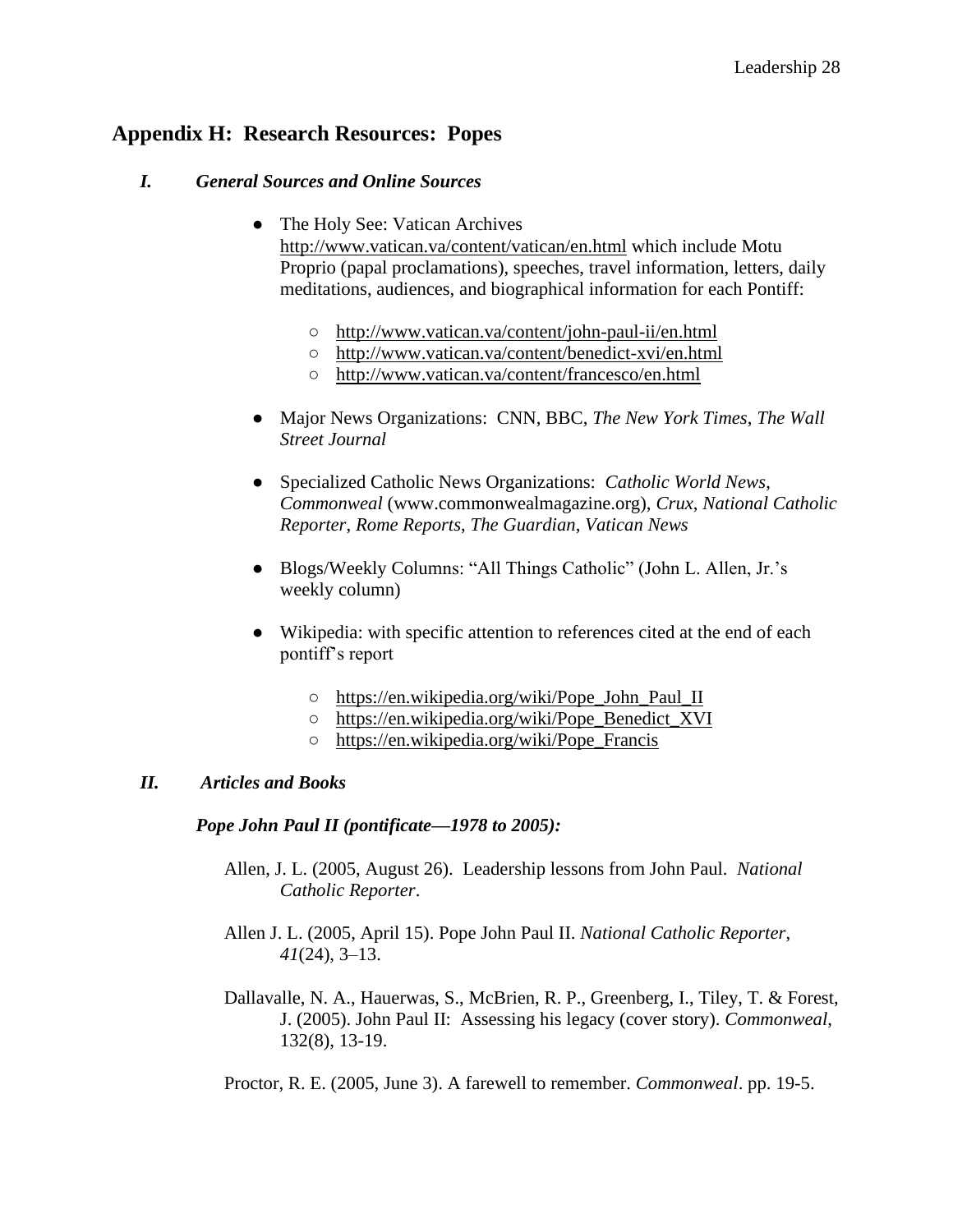Sullivan, R. (1999). Pope John Paul II. New York, NY: LIFE Books.

Weigel, G. (2015, May). Lessons in statecraft. *First things: A monthly journal of religion & public life*. 253, 25-31.

Wilken, R. L., & Ross, S. A. (2003). A measure of greatness. *Commonweal*, 130(17), 11-13.

#### *Pope Benedict XVI (pontificate—2005 to 2013):*

Bellitto, C. M. (2013). A pope's progress. *America*, 208(8), 11-14.

- Burrows, W. (2010). Catholics, Carey's "means," and twenty-first-century mission. *International Bulletin of Missionary Research*, 34(3), 131-138.
- Dickey, C., & Pentin, E. (2005). Near the edge of the abyss. *Newsweek*, 146(7), 28-29.

Garvey, J. (2005). The new pope. *Commonweal*, 132(10), 7-8.

- Gibson, D. (2013). Conservatives see limits of Benedict's reign. *Christian Century*, 130(6), 16-17.
- Kaveney, C., Steinfels, M., Uelmen, A., & Imbelli, R. (2005). The church & Benedict XVI: What can we hope for? (Cover story). *Commonweal*, 132(9), 5-17.
- Landler, M. & Bernstein, R. (2015, April 22). A future pope is recalled: A lover of cats and Mozart, dazzled by Church as a boy. *The New York Times*. [http://www.nytimes.com/2005/04/22/world/worldspecial2/a-future-pope](http://www.nytimes.com/2005/04/22/world/worldspecial2/a-future-pope-is-recalled-a-lover-of-cats-and-mozart-dazzled-by-church-as-a-boy.html)[is-recalled-a-lover-of-cats-and-mozart-dazzled-by-church-as-a-boy.html](http://www.nytimes.com/2005/04/22/world/worldspecial2/a-future-pope-is-recalled-a-lover-of-cats-and-mozart-dazzled-by-church-as-a-boy.html)
- Stille, A. Holy Orders. (2015). *New Yorker*, 91(27), 52-1.
- Tolson, J. (2005). Defender of the faith. (Cover story). *U.S. News & World Report*, 138(16), 26-39.

#### *Pope Francis: (pontificate—2013 to present):*

Allen, J. (2015). *The Francis miracle*. New York, NY: TIME Books.

- Cornwall, J. (2021). *Church, Interrupted: Havoc & hope: The tender revolt of Pope Francis.* San Francisco, CA: Chronicle Books/Chronicle Prism.
- Draper, R. (2015, August). Pope Francis remakes the Vatican. *National Geographic*, 30-59.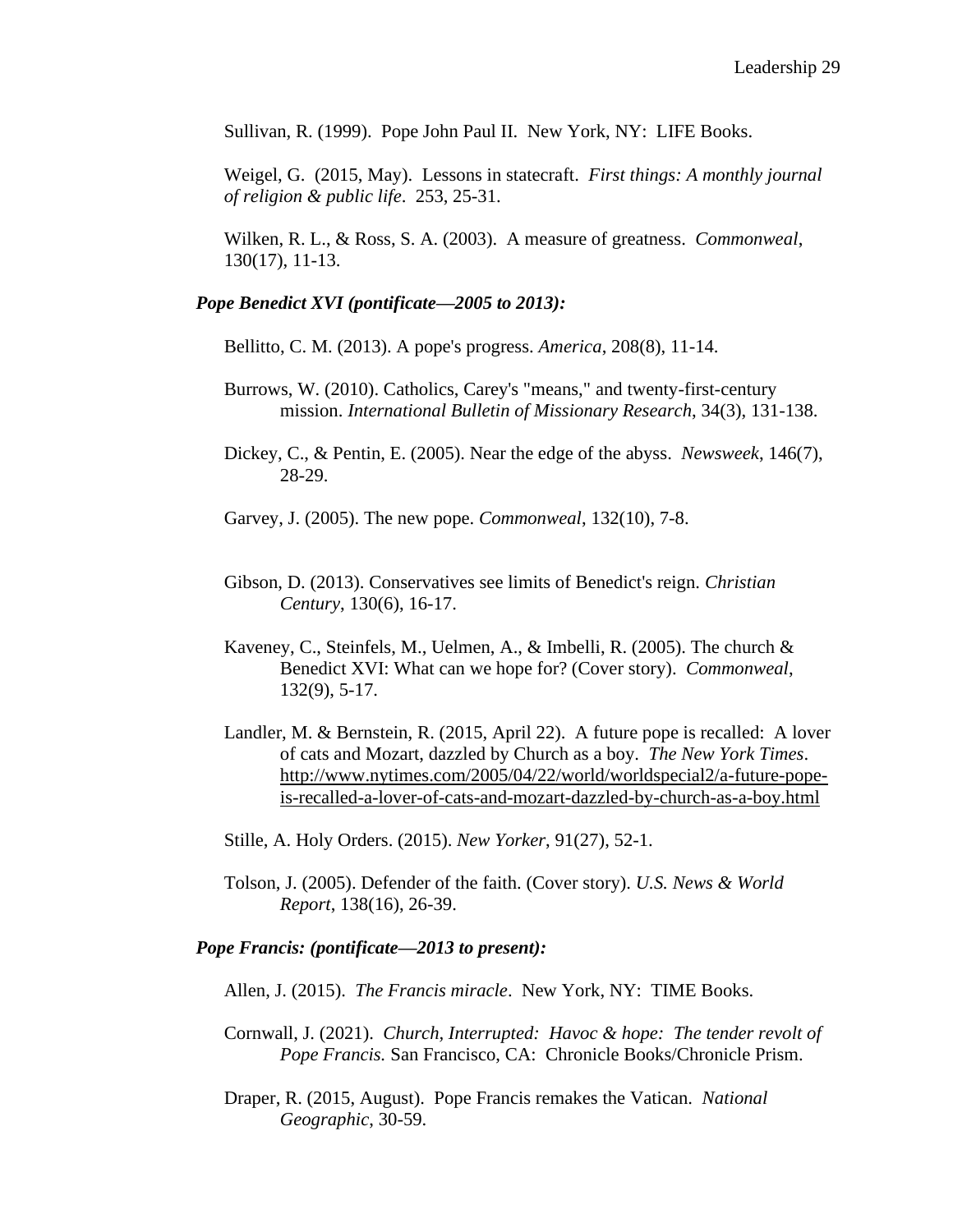Hanvey, J. (2013). Quo Vadis? *America*, 208(9), 12-16.

Ivereigh, A. (2014). *The great reformer: Francis and the making of a radical pope*. New York, NY: Henry Holt & Company.

Kakutani, M. (2016, January 10). Review: In a new book, Pope Francis calls mercy essential. *The New York Times*.

Krames, J. (2015). *Lead with humility: 12 leadership lessons from Pope Francis.* New York, NY: American Management Association.

Pope Francis. (2016). *The name of God is mercy: A conversation with Andrea Tornielli*, Translated from the Italian by Oonagh Stransky. New York, NY: Random House.

Steinfels, P. (2015). Contraception and honesty. (Cover story). *Commonweal*, 142(10), 12-19.

Stille, A. Holy Orders. (2015). *New Yorker*, 91(27), 52-1.

- Sullivan, R. (2015, August 21). *Pope Francis in America*. New York, NY: LIFE Books.
- Vallely, P. (2015). *Pope Francis: The struggle for the soul of Catholicism*. New York, NY: Henry Holt & Company.

Wilkins, J. (2014). Great Expectations. *Commonweal,* 141(15), 13-17.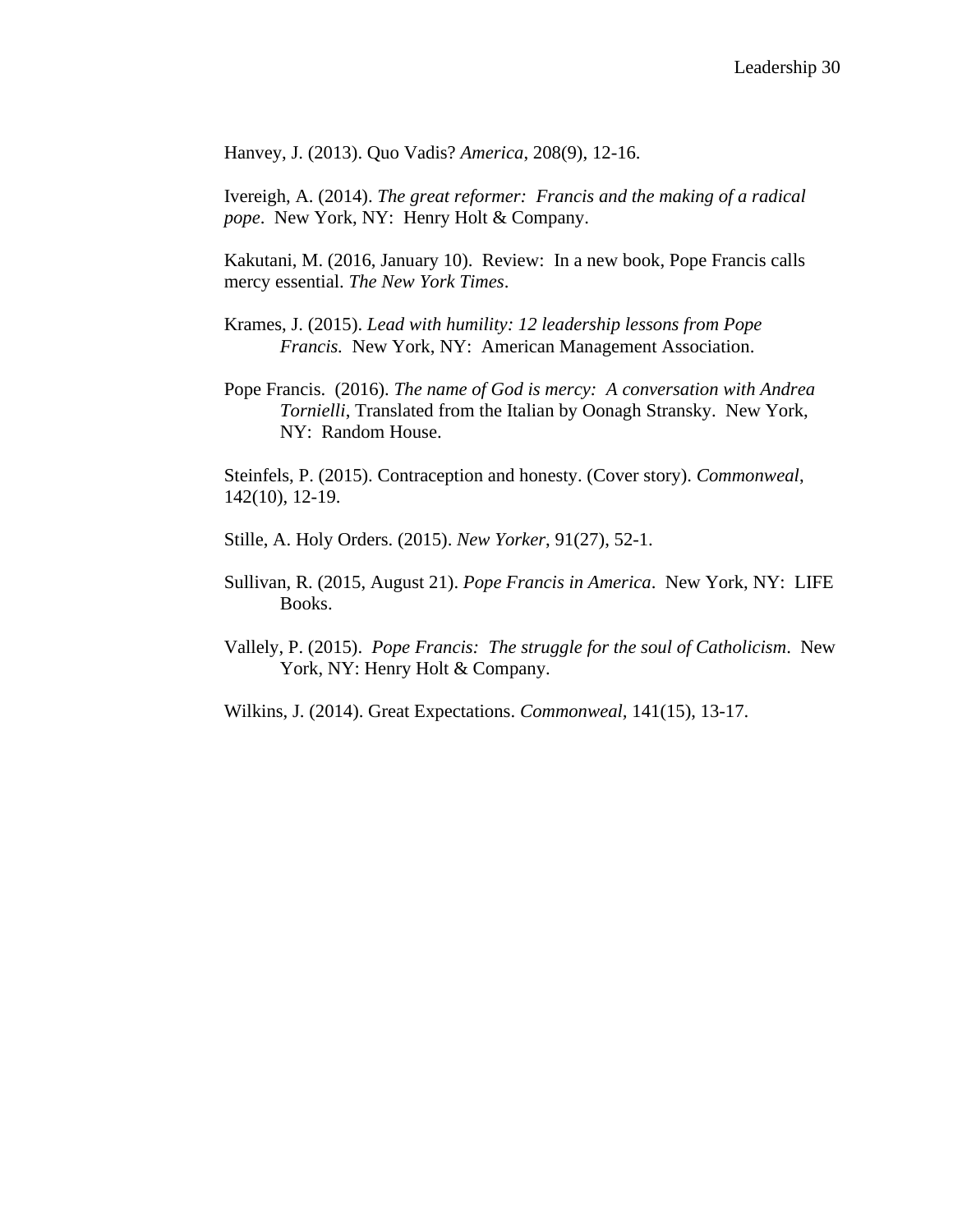## **Appendix I: Participants - Exercise Overview & Instructions**

Recently you were selected by President Joe Biden to join a group of esteemed colleagues called **People to President.** This recognition is richly deserved. The program calls upon distinguished leaders from many walks of life to assist the new president in his mission to *Build-Back-Better.* While President Biden admires several of his predecessor presidents, he would like you to focus your attention on *two* past presidents: Abraham Lincoln and Franklin Delano Roosevelt whose relevance in terms of leadership effectiveness/ineffectiveness may be beneficial to him.

As you know, over the past several decades, the country has faced its share of challenges: 9/11, the Great Recession, the rise of emerging economies like China and India, scandals, grassroots political movements, climate-induced disasters, and last, but not least—the COVID-19 pandemic. These challenges have been aggravated by increasing economic and political divisions within the citizenry. And while the United States' influence remains high, its influence has decidedly declined with some of the country's previously-staunch Western allies.

Therefore, Joe Biden is soliciting advice from the **People to President** program to complement the advice he's being given from his own Cabinet and Congressional leaders, but some of his staunchest supporters may not fully share in the ideas/policies of the Biden-Harris administration.

You are being placed in one of several teams to present your ideas to President Biden. He is inviting you to the Oval Office to remind him of the leadership lessons of these two presidential predecessors who rose to the same pinnacle of power as he now holds. You should view this as a distinct opportunity to study the accomplishments/frustrations of two U.S.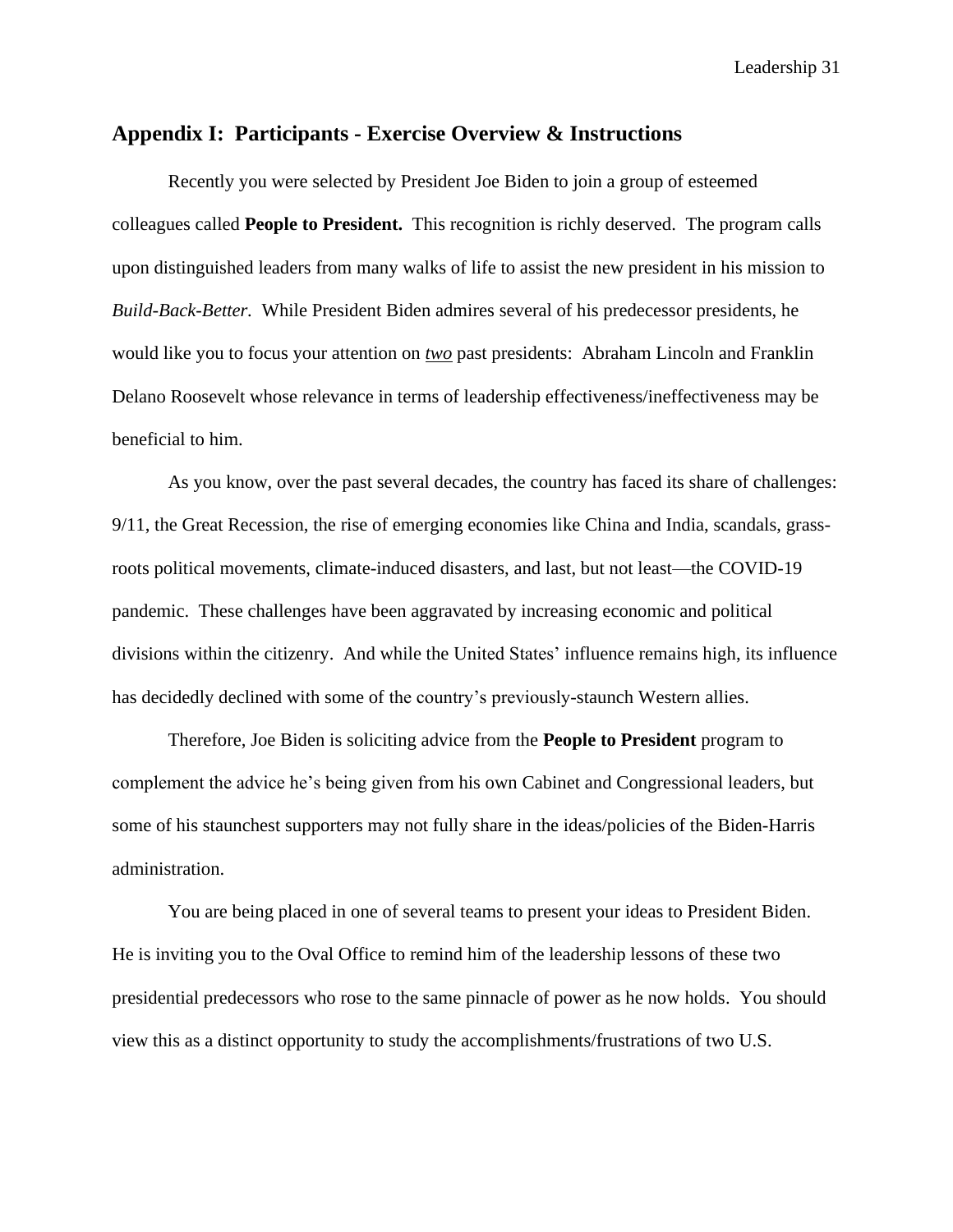presidents as they strove to lead our country. Moreover, it should provide insights in terms of how you might enhance your own leadership effectiveness.

#### *Your job is to provide advice to President Biden as described in the tasks below:*

**Task #1**. Each team researches their assigned president pair. The National Archives is one source that contains collections of Public Papers of the Presidents from 1992 to 2016 [\(https://www.archives.gov/federal-register/publications/presidential-papers.html.](https://www.archives.gov/federal-register/publications/presidential-papers.html) Also, many Presidential historians comment on presidential leadership, with Doris Kearns Goodwin having recently focused on four U. S. presidents [Abraham Lincoln, Theodore (Teddy) Roosevelt, Franklin Roosevelt, Lyndon Johnson] in her book 2018 *Leadership in Turbulent Times.* Though Wikipedia can be used as a complement to your research, each team member is expected to bring to their team's attention five (non-Wikipedia) and authoritative sources for each U.S. president and to produce a bibliography of the sources used for each president's personal background. Team members should share information with each other and decide upon a subset of articles that will be included in the presentation. *Research suggestions are offered at the end of this assignment (Appendix K) as a starting/inspiration point.* 

**Task #2.** Describe what your assigned president predecessor was like and how his leadership approach may be described by these concepts, including but not limited to: *trait-based leadership, behavioral theory of leadership, contingency theory, situational theory of leadership, emotional intelligence, effective communication, transactional vs. transformational leadership, followership, managing change, Level 5 leaders,* and *servant leadership.* 

**Task #3.** Then, make your presentation and research findings engaging and compelling regarding the leadership lessons you have learned from this exercise as well as those you want to pass along to president, Joe Biden.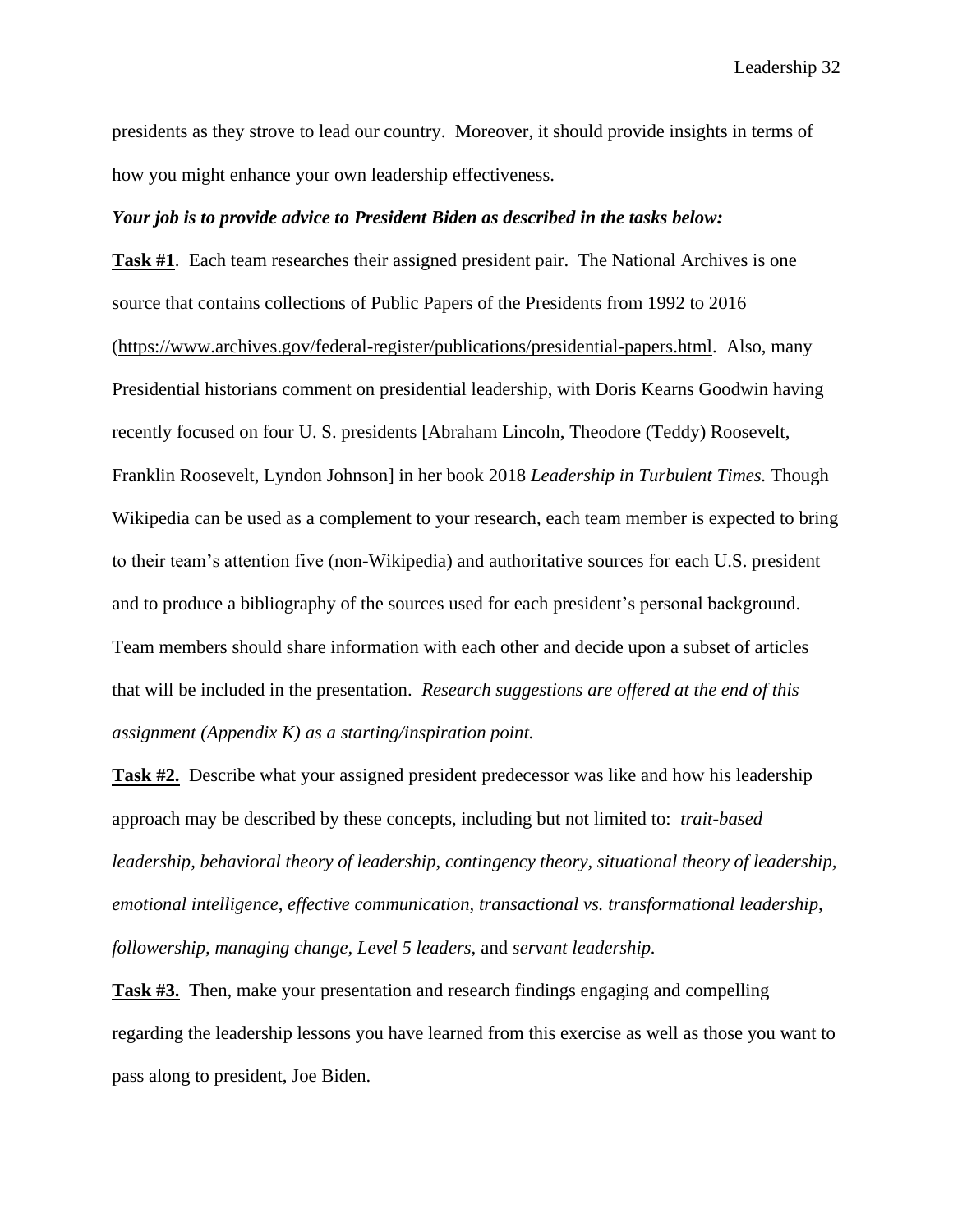| PERSONAL ATTRIBUTES                                                                              | PROFESSIONAL STYLE & EFFECTIVENESS        |
|--------------------------------------------------------------------------------------------------|-------------------------------------------|
| Personality Traits, Education, Talents                                                           | Symbols/Images                            |
| Background, Culture, Party Affiliation, Experience<br>in Elected Office (local, state, national) | Message and Goals                         |
| Issues Faced in Life (Early Life Influences, Personal<br>Struggles)                              | Leadership Style                          |
| Times He Lived In                                                                                | Common Nouns Used to Describe Him         |
|                                                                                                  | Common Adjectives Used to Describe Him    |
|                                                                                                  | Big Events/Issues Faced in His Presidency |
| In His Own Words [Franklin D. Roosevelt]-<br>regarding tenacity and overcoming what life throws  |                                           |
| at you                                                                                           |                                           |
| The only thing we have to fear is fear itself.<br>$\bullet$                                      |                                           |
| When you reach the end of a rope, tie a knot<br>in it and hang on.                               |                                           |

# **Appendix J: Participants - Suggested Research Template for Gathering U. S. Presidents Biographical Data**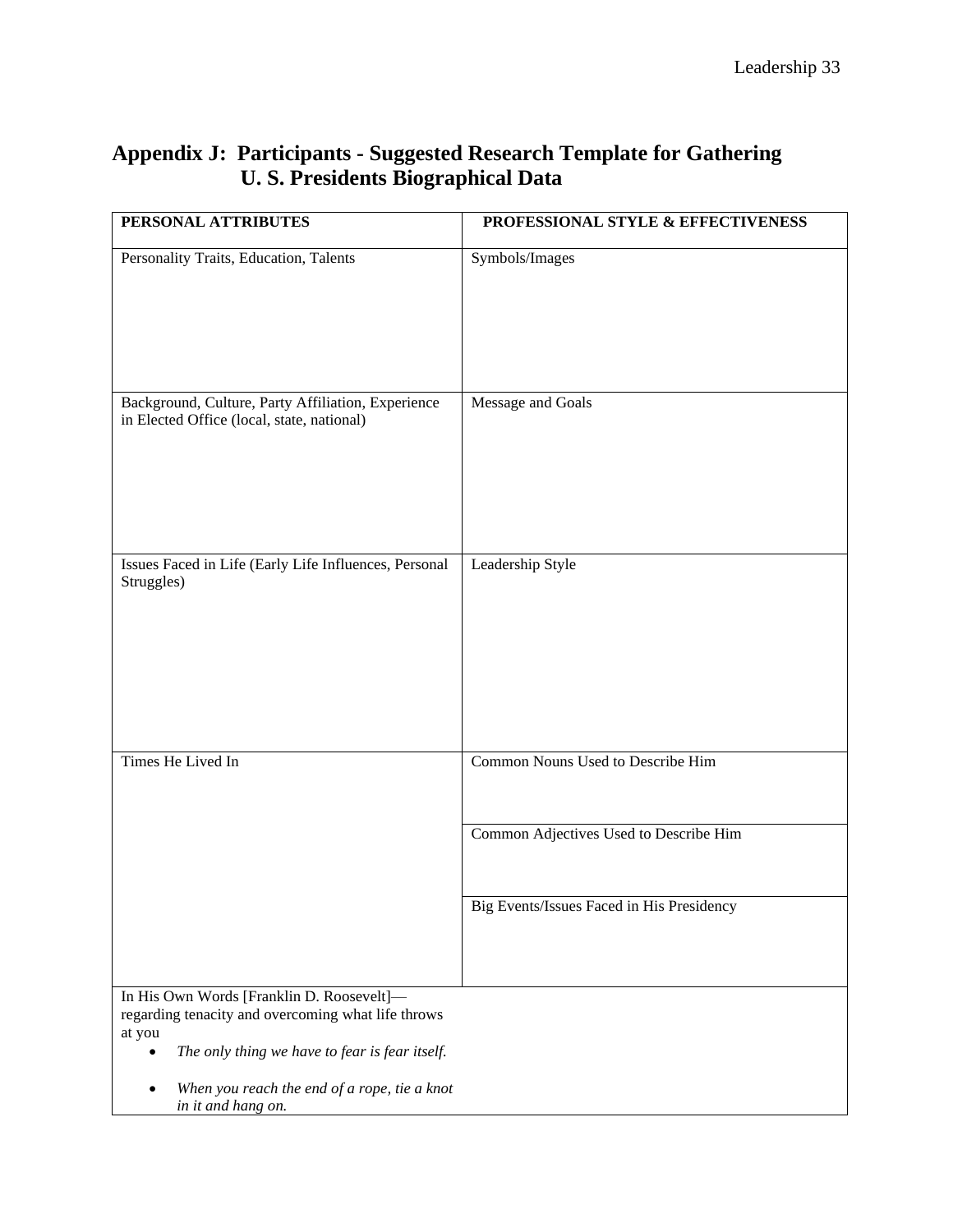## **Appendix K: Facilitators - Debriefing Discussions (***for* **U. S. Presidents)**

Facilitators will want to conduct debriefing discussions in ways that are consistent with the learning objectives of their particular courses. There could be several different areas on which to focus.

But whether researching **presidents** or **popes** or **other leaders**, participants can be given opportunities to discuss their perspectives on the *experience* itself.

- What was it like conducting the research?
- What were the most challenging aspects of the experience?
- What helped or hindered in achieving various team goals? Probe for the 'whys' as well as what might have made the challenges easier.
- How did the team go about making decisions? How did the team meld individual opinions into team opinions?

## **For those studying the three presidents:**

An important area of questioning could be to discuss the challenge of relating what they learned in their research to each president's leadership style, communication and approach to stated agendas.

- Did any of the concepts we have been studying help you to better understand the presidents' styles or stated agendas?
- To what degree were the presidents you studied endeavoring to build upon or repudiate a predecessor's legacy? Or were they instead more intent on charting their own course and legacy?
- How could the overall agendas of each president be described?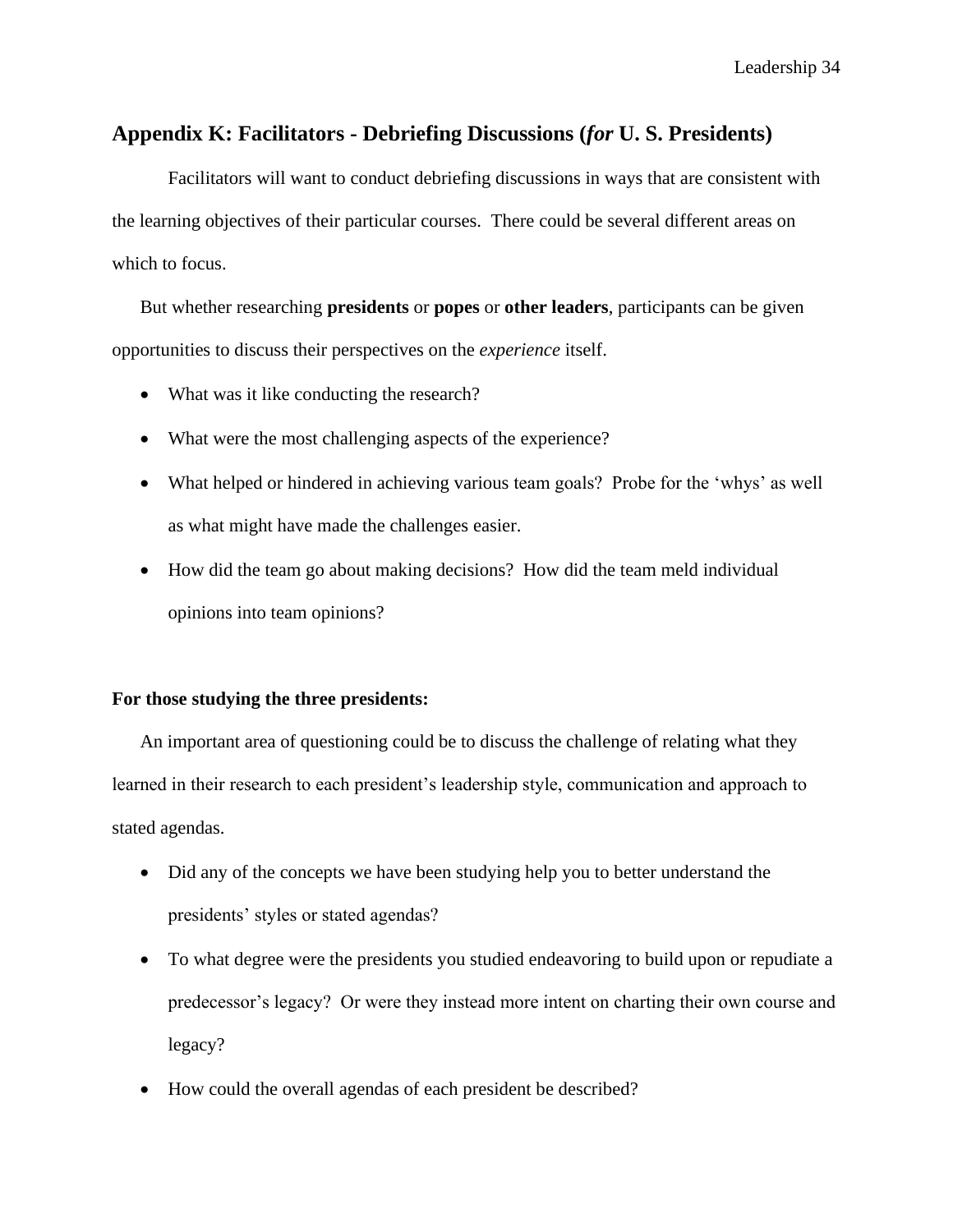- To what degree were/are the agendas different for the three presidents, or were/are they in fact—much more similar than the "face" each president projected to supporters and non-supporters?
- How might significantly different agendas have an impact on each president's leadership style?

Discussing issues related to organizational culture also can be fruitful—especially how the presidents were both influenced by and may have been trying to influence the organizational culture of the government.

- How would you describe the organizational culture of the governmental offices they led?
- How would you describe the other branches of government with which they had to contend or influence?
- How did the various presidents go about driving change?
- How did they articulate their personal agenda and tie that into what they considered to be the nation's purpose/mission?
- What were some concrete and symbolic actions they took to achieve their agendas?
- How did they try to motivate followers—both staff and their constituencies?
- To which followers were they trying to appeal?

Another important area of questioning could depend on the degree to which teams integrated some leadership concepts to help explain presidential behavior. The facilitator may choose to ask questions about selected leadership concepts/ideas/buzzwords.

• Did your assigned president's communication style affect his efforts to communicate with different kinds of constituencies?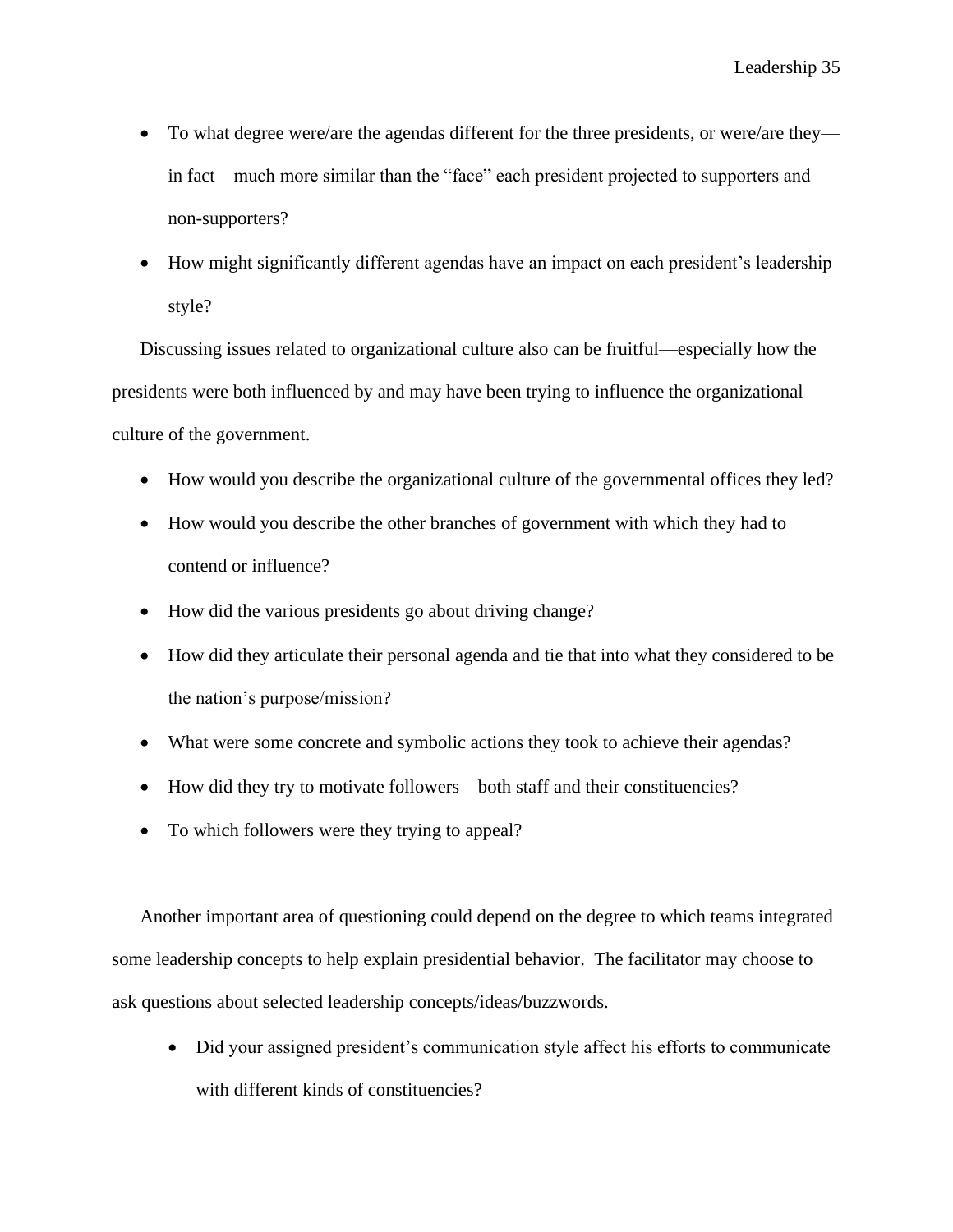- How might the regional culture of his upbringing, or his party affiliation influence (have influenced) his behavior or his goals?
- Were there crucible moments in each president's life that informed his behavior or purpose going forward?
- Do you think your assigned president was perceived as 'authentic?'
- How did your president's personality traits influence his approach? Among the personality topics, there could be interesting discussions regarding
	- o humility (related to servant leadership and Level 5 leader ideas),
	- o charisma (which usually stimulates debates on whether a leader must be charismatic in order to be effective),
	- o emotional intelligence, or
	- o temperament.

The more we learn about these leaders, it becomes clear is that the three presidents operated in different times, each of which presented different with challenges, crises, and opportunities. The complex interplay between a given leader's personality, background, skills, and approach within the time and context within which they needed to lead may mean that there can be no set recipe for leadership success. Yet we can certainly learn from other leaders how they approached their challenges/opportunities in their given time and context.

> o Did your team come across aspects of leadership that you see as universal and important for all leaders?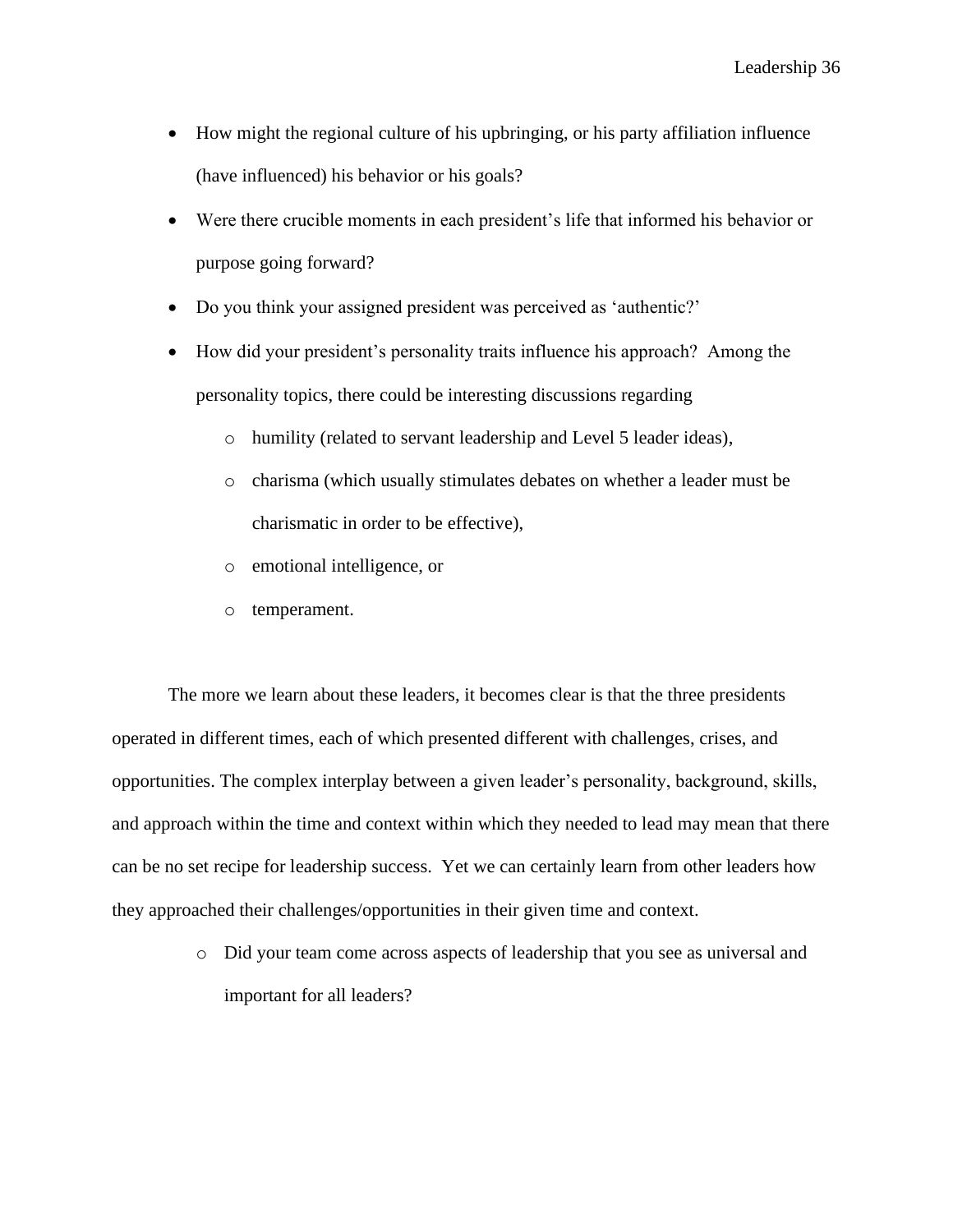- o Did you come across aspects of leadership that you saw as not so productive for leaders? Such discussions can ensure that there is leadership insight for all to take away.
- o To what degree did the presidents you studied behave like managers, or like leaders?
- o Why do you think that? Provide examples of when they acted like managers and examples of when they acted like leaders?
- Presidents more freely demonstrate their own styles and agendas once elected. They do this in many ways, as they assume power. Often their Inaugural Addresses give us a glimpse of the type of president they will be, as they articulate the goals, legislation, and codes of conduct they intend to pursue in order to advance the country. What, if anything, do you think about the style these presidents chose to demonstrate early on? What message(s), if any, might they have been trying to send to the world, other elected government officials, or the country's citizens/residents as they began their presidencies or upon reelection?
- o And most importantly, are there "takeaways" from this exercise that will help you on your own leadership journey? Explain what those are.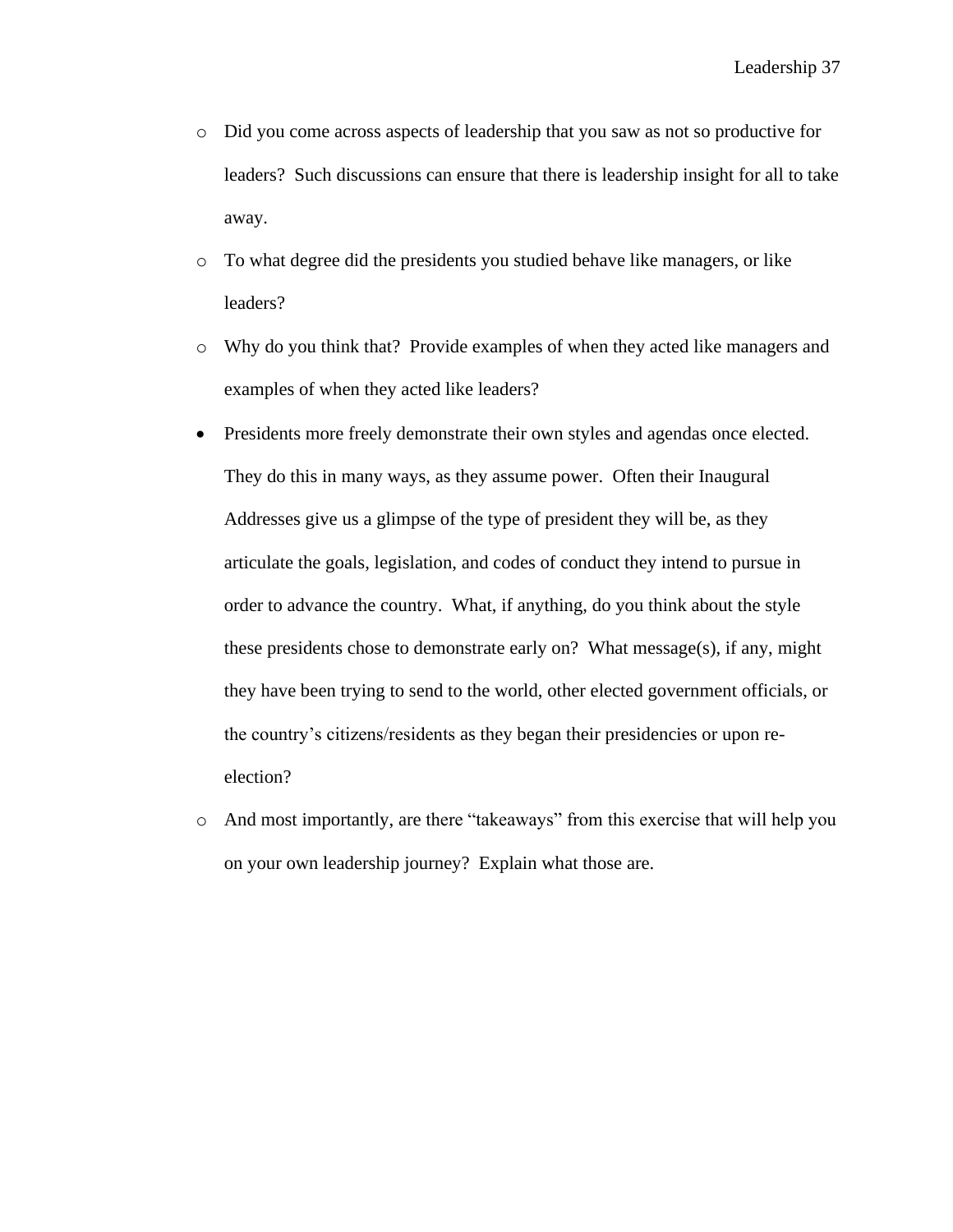# **Appendix L: Research Resources by Subject Area—***for* **U. S. Presidents**

## *I. General Sources and Online Sources*

- The National Archives which contains collections like the Public Papers of the Presidents (1992-2016 available online) [https://www.archives.gov/federal-register/publications/presidential](https://www.archives.gov/federal-register/publications/presidential-papers.html)[papers.html](https://www.archives.gov/federal-register/publications/presidential-papers.html)**.**
- Lincoln and FDR Speeches (The Gettysburg Address and the Four Freedoms Speeches, respectively and how these pivotal speeches created a unified common vision forward with actionable and concrete ideas regarding citizenship, unity, and what the future of America should look like and what we should—collectively—be fighting for.

## **Lincoln - Gettysburg Address (November 19, 1863)**

- An audio recording of the Gettysburg Address [https://archive.org/details/gettysburg\\_johng\\_librivox](https://archive.org/details/gettysburg_johng_librivox) (2 minutes)
- Transcript of the Gettysburg Address via National Archives

[https://www.ourdocuments.gov/print\\_friendly.php?flash=false&page=](https://www.ourdocuments.gov/print_friendly.php?flash=false&page=transcript&doc=36&title=Transcript+of+Gettysburg+Address+%281863%29) [transcript&doc=36&title=Transcript+of+Gettysburg+Address+%2818](https://www.ourdocuments.gov/print_friendly.php?flash=false&page=transcript&doc=36&title=Transcript+of+Gettysburg+Address+%281863%29) [63%29](https://www.ourdocuments.gov/print_friendly.php?flash=false&page=transcript&doc=36&title=Transcript+of+Gettysburg+Address+%281863%29)

- Abraham Lincoln Papers at the Library of Congress [https://www.loc.gov/collections/abraham-lincoln-papers/about-this](https://www.loc.gov/collections/abraham-lincoln-papers/about-this-collection/ )[collection/](https://www.loc.gov/collections/abraham-lincoln-papers/about-this-collection/ )
- National Geographic Entry on the Significance of the Gettysburg Address <https://www.nationalgeographic.org/encyclopedia/gettysburg-address/>

## **FDR - Four Freedoms Speech (January 6, 1941)**

- The National Archives remastered video of the 'Four Freedoms' speech as and its significance [https://fdr.blogs.archives.gov/2016/01/06/four\\_freedoms/](https://fdr.blogs.archives.gov/2016/01/06/four_freedoms/)
- YouTube Link (from FDR Library) of Four Freedoms Speech: <https://www.youtube.com/watch?v=qrNDwyj4u1w> (2 minutes)
- 'Teachable Moments' from FDR Library regarding the Four Freedoms Speech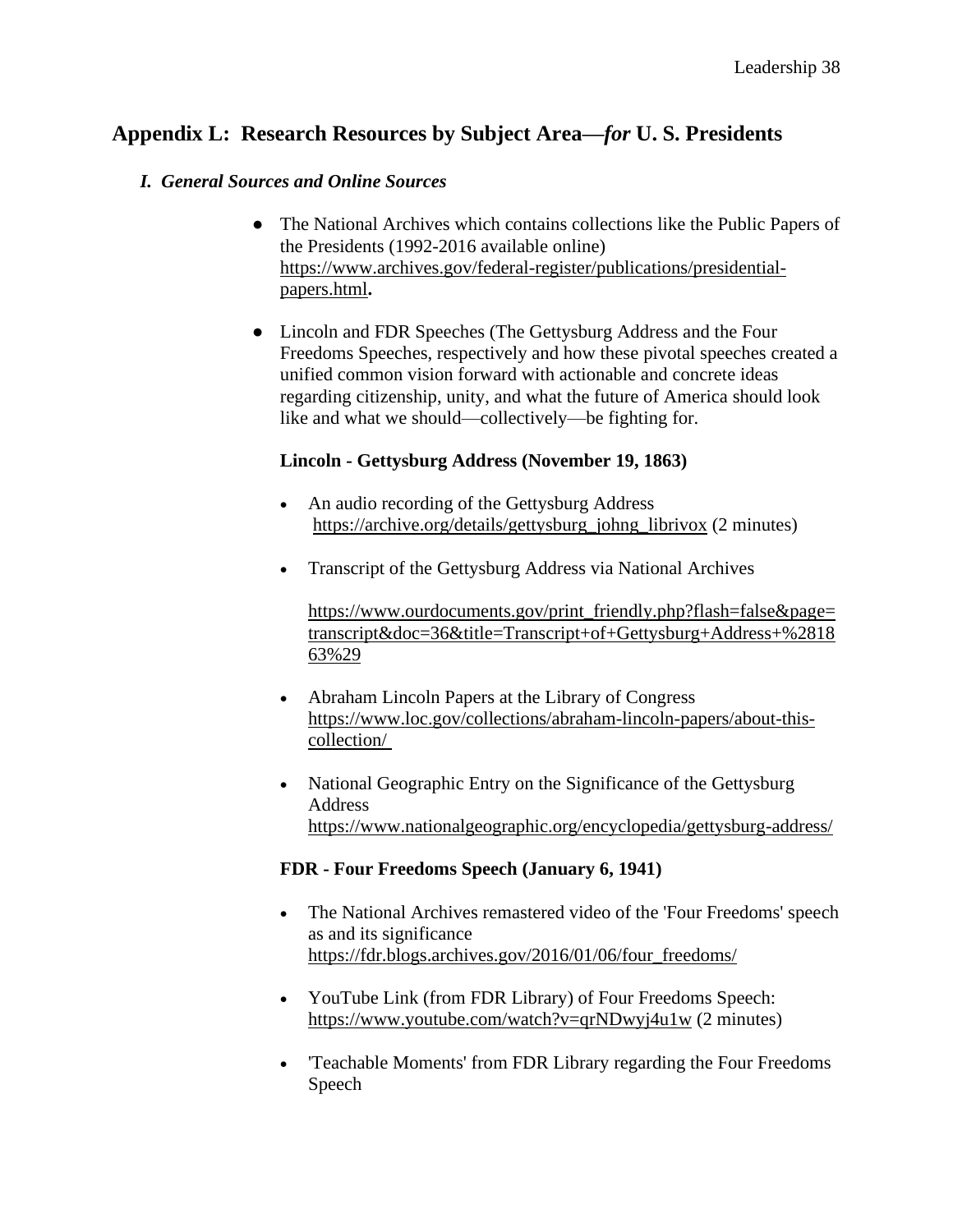<https://www.youtube.com/watch?v=0JNK1UcoUr4> (2 minutes) - part of the FDR Library 'Teachable Moments' WWII video series [https://www.youtube.com/watch?v=WXverYvGFDI&list=PLnYXL2y](https://www.youtube.com/watch?v=WXverYvGFDI&list=PLnYXL2y0SAPHgTO3_oKdMWcaxCFLjIrvv) [0SAPHgTO3\\_oKdMWcaxCFLjIrvv](https://www.youtube.com/watch?v=WXverYvGFDI&list=PLnYXL2y0SAPHgTO3_oKdMWcaxCFLjIrvv)

- Link to Norman Rockwell Four Freedoms Paintings [https://rockwellfourfreedoms.org/about-the-exhibit/rockwells-four](https://rockwellfourfreedoms.org/about-the-exhibit/rockwells-four-freedoms/ )[freedoms/](https://rockwellfourfreedoms.org/about-the-exhibit/rockwells-four-freedoms/ )
- Films/Documentaries/Mini-Series:
	- *The Roosevelts*, a Ken Burns documentary
	- *Lincoln* (2012), director: Stephen Spielberg
	- *Lincoln: A House Divided* (CNN mini-series, 2021)
- Major News Organizations: CNN, BBC, *The New York Times*, *The Wall Street Journal, The Washington Post*
- YouTube
- Wikipedia: with specific attention to references cited at the end of each U. S. president's report
	- [https://en.wikipedia.org/wiki/Joe\\_Biden](https://en.wikipedia.org/wiki/Joe_Biden)
	- [https://en.wikipedia.org/wiki/Franklin\\_D.\\_Roosevelt](https://en.wikipedia.org/wiki/Franklin_D._Roosevelt)
	- [https://en.wikipedia.org/wiki/Abraham\\_Lincoln](https://en.wikipedia.org/wiki/Abraham_Lincoln)

## *II. Articles and Books*

*Abraham Lincoln (16th U. S. president—1861 to 1865):*

- Goodwin, D. K. (2018). *Leadership in turbulent times*. New York, NY: Simon & Schuster.
- Goodwin, D. K. (2005). *Team of rivals: The political genius of Abraham Lincoln*. New York, NY: Simon & Schuster.

Koehn, N. F. (2013, January 26). Lincoln's school of management. *The New York Times.*

Phillips, D. T. (1992). *Lincoln on leadership: Executive strategies for tough times*. New York, NY: Warner Books.